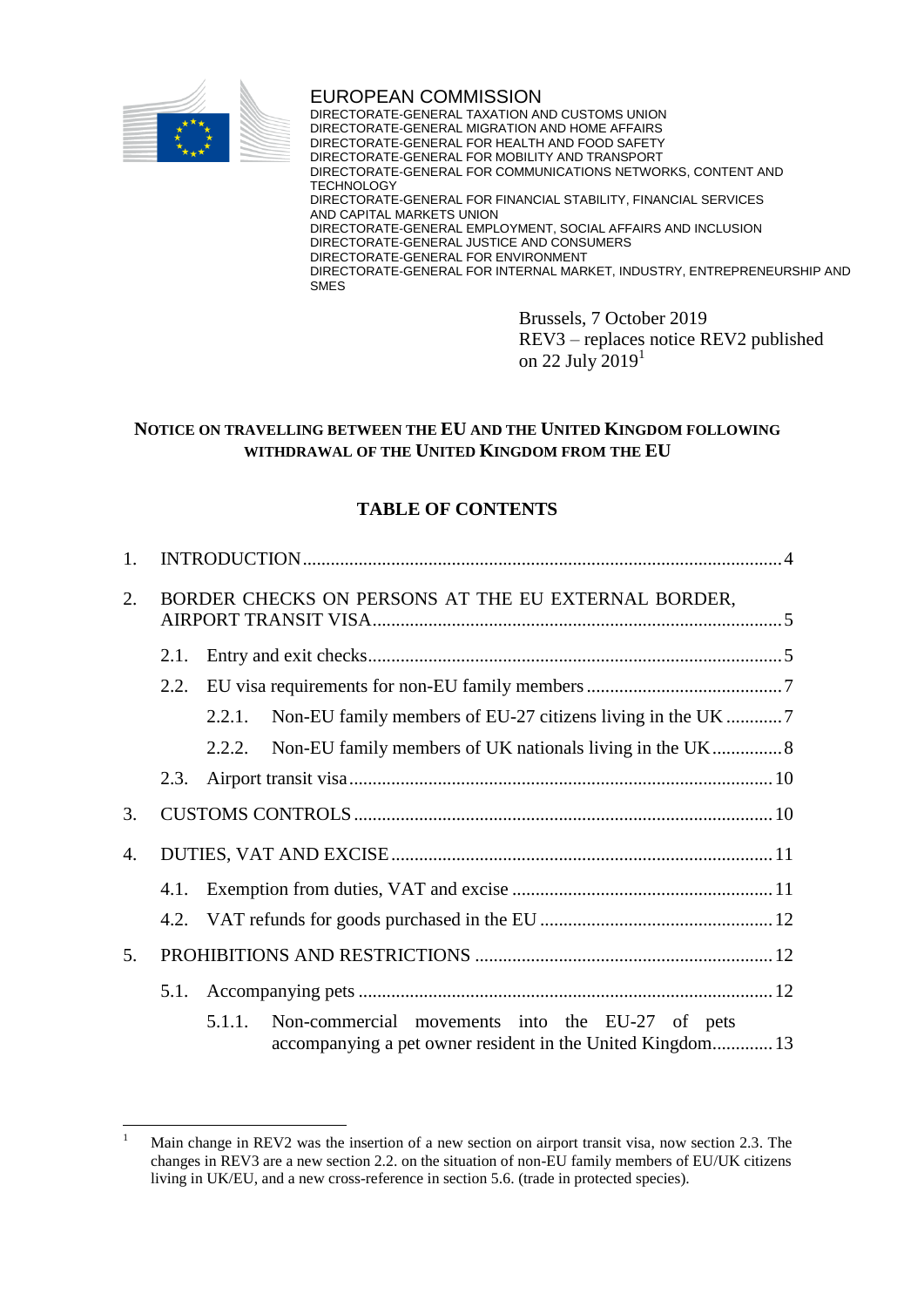|    |      |                                                                        | 5.1.1.1. | If the United Kingdom is listed by the Commission<br>in accordance with Article 13(1) of Regulation                                                            |  |  |
|----|------|------------------------------------------------------------------------|----------|----------------------------------------------------------------------------------------------------------------------------------------------------------------|--|--|
|    |      |                                                                        | 5.1.1.2. | If the United Kingdom is listed by the Commission<br>in accordance with Article 13(2) of Regulation                                                            |  |  |
|    |      |                                                                        | 5.1.1.3. | If the United Kingdom is not listed by the                                                                                                                     |  |  |
|    |      | 5.1.2.                                                                 |          | Non-commercial movements into the EU-27 of pets<br>accompanying a pet owner resident in an EU-27 Member<br>State and returning from the United Kingdom after a |  |  |
|    |      |                                                                        | 5.1.2.1. | If the United Kingdom is listed by the Commission<br>in accordance with Article $13(1)$ of Regulation                                                          |  |  |
|    |      |                                                                        | 5.1.2.2. | If the United Kingdom is listed by the Commission<br>in accordance with Article 13(2) of Regulation                                                            |  |  |
|    |      |                                                                        | 5.1.2.3. | If the United Kingdom is not listed by the                                                                                                                     |  |  |
|    | 5.2. |                                                                        |          |                                                                                                                                                                |  |  |
|    | 5.3. |                                                                        |          |                                                                                                                                                                |  |  |
|    | 5.4. |                                                                        |          |                                                                                                                                                                |  |  |
|    | 5.5. |                                                                        |          |                                                                                                                                                                |  |  |
|    | 5.6. |                                                                        |          |                                                                                                                                                                |  |  |
|    | 5.7. |                                                                        |          |                                                                                                                                                                |  |  |
|    | 58   |                                                                        |          | 21                                                                                                                                                             |  |  |
| 6. |      |                                                                        |          |                                                                                                                                                                |  |  |
|    | 6.1. |                                                                        |          |                                                                                                                                                                |  |  |
|    | 6.2. |                                                                        |          |                                                                                                                                                                |  |  |
| 7. |      | MEDICAL TREATMENT AND RELATED ISSUES; EMERGENCIES  24                  |          |                                                                                                                                                                |  |  |
|    | 7.1. | Entitlement of healthcare under Union law on social security           |          |                                                                                                                                                                |  |  |
|    | 7.2. | Entitlement of re-imbursement for cross-border healthcare under        |          |                                                                                                                                                                |  |  |
|    | 7.3. | Recognition of medical prescriptions issued in another Member State 26 |          |                                                                                                                                                                |  |  |
|    | 7.4. |                                                                        |          |                                                                                                                                                                |  |  |
|    | 7.5. |                                                                        |          |                                                                                                                                                                |  |  |
|    | 7.6. |                                                                        |          |                                                                                                                                                                |  |  |
|    | 7.7. |                                                                        |          | Compensation mechanism for persons injured by a car in another                                                                                                 |  |  |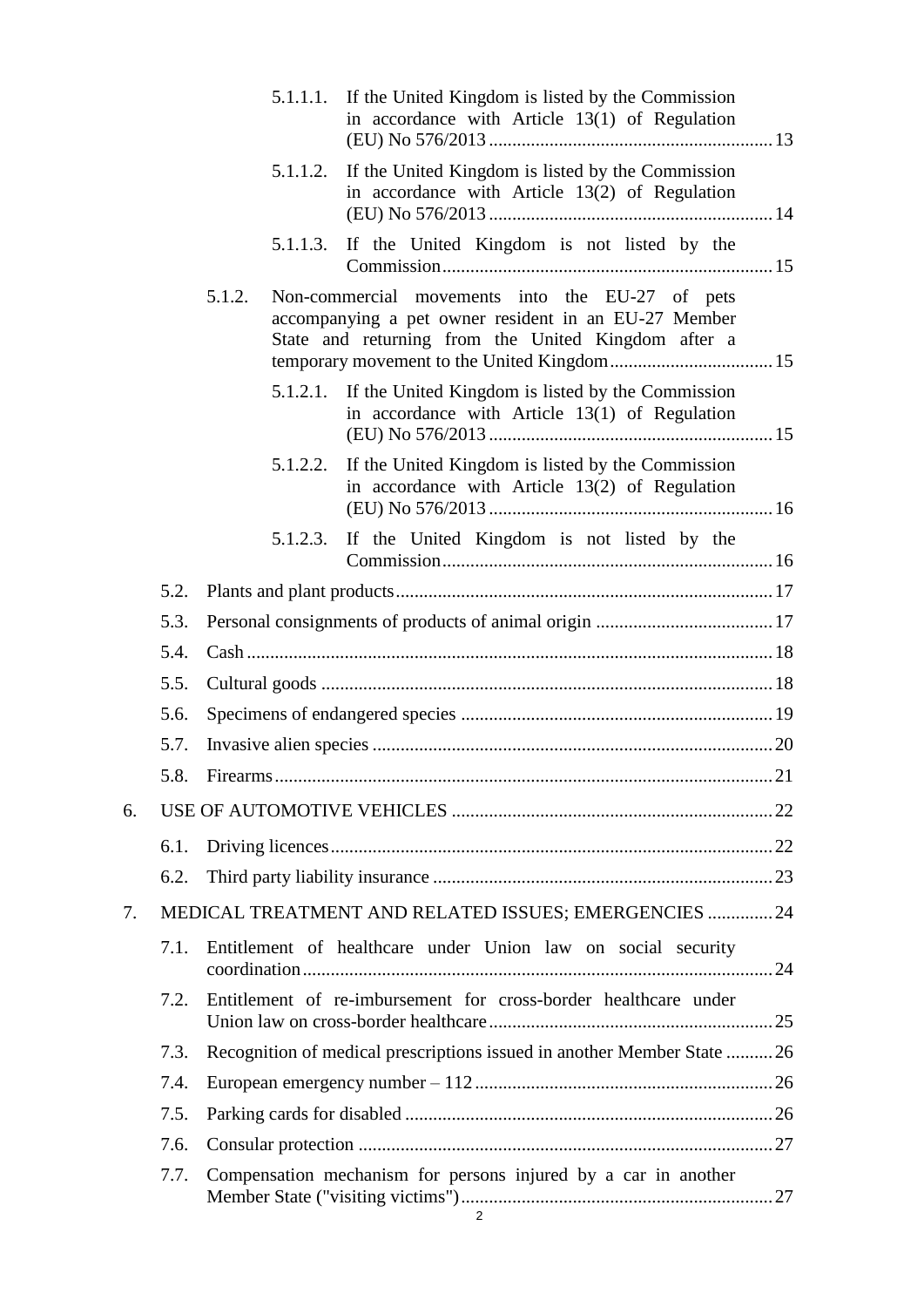| 8.                                             |      |        |                                                        |  |  |
|------------------------------------------------|------|--------|--------------------------------------------------------|--|--|
|                                                | 8.1. |        |                                                        |  |  |
|                                                | 8.2. |        |                                                        |  |  |
|                                                |      | 8.2.1. |                                                        |  |  |
|                                                |      | 8.2.2. |                                                        |  |  |
|                                                |      | 8.2.3. |                                                        |  |  |
|                                                |      | 8.2.4. |                                                        |  |  |
| 9.                                             |      |        |                                                        |  |  |
|                                                |      |        |                                                        |  |  |
|                                                |      |        |                                                        |  |  |
|                                                |      |        |                                                        |  |  |
|                                                |      |        | ANNEX: EU-LEAFLET ON PERSONAL CONSIGNMENTS OF PRODUCTS |  |  |
| OF ANIMAL ORIGIN THAT FORM PART OF TRAVELLERS' |      |        |                                                        |  |  |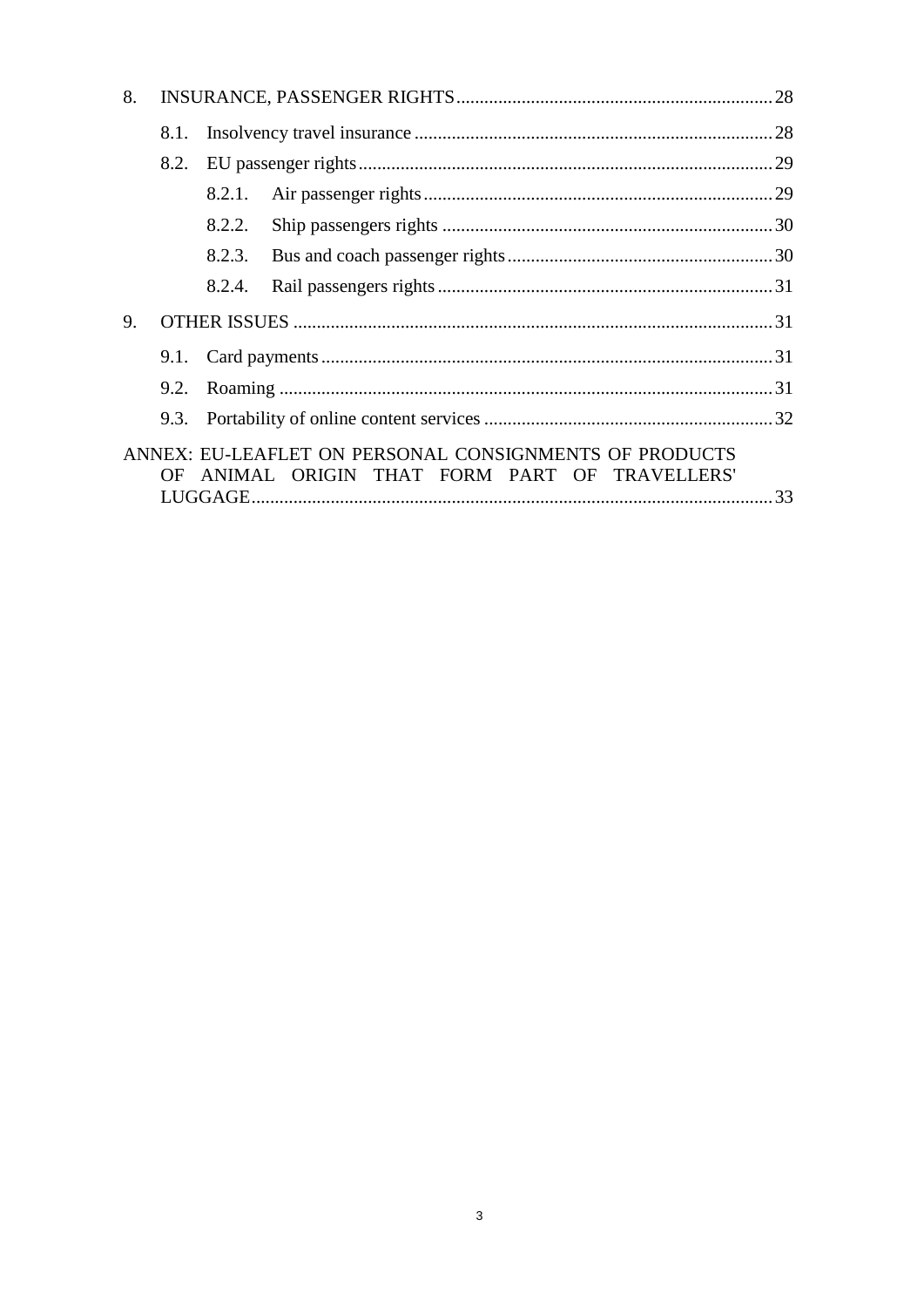### <span id="page-3-0"></span>**1. INTRODUCTION**

The United Kingdom submitted on 29 March 2017 the notification of its intention to withdraw from the Union pursuant to Article 50 of the Treaty on European Union (TEU). Following a request by the United Kingdom, the European Council (Article 50) agreed on 11 April 2019<sup>2</sup> to extend further<sup>3</sup> the period provided for in Article  $50(3)$  TEU until 31 October 2019.<sup>4</sup> This means that the United Kingdom will be, as of 1 November 2019 ('the withdrawal date') a 'third country'.<sup>56</sup>

Preparing for the withdrawal is not just a matter for EU and national authorities but also for private parties.

In view of the uncertainties surrounding the ratification of the Withdrawal Agreement,<sup>7</sup> persons who plan to travel (for private or business reasons) from the United Kingdom to the EU (and vice-versa) on the withdrawal date or thereafter, and businesses providing services in relation to such travel (travel organisers, travel agencies, car rental companies, trade fairs, transport companies, etc.) are reminded of the legal repercussions, which need to be considered when the United Kingdom becomes a third country.

Subject to the transition period provided for in the Withdrawal Agreement, $^8$  as of the withdrawal date, the withdrawal of the United Kingdom has the following consequences for travellers from the United Kingdom to the EU and vice-versa:<sup>9</sup>

- <sup>5</sup> A third country is a country not member of the EU.
- 6 In addition, if the Withdrawal Agreement is ratified by both parties before that date, the withdrawal takes place on the first day of the month following the completion of the ratification procedures.
- <sup>7</sup> Agreement on the withdrawal of the United Kingdom of Great Britain and Northern Ireland from the European Union and the European Atomic Energy Community, OJ C 144 I, 25.4.2019, p. 1.
- 8 It is recalled that, in order for the transition period to apply, the Withdrawal Agreement has to be ratified by the EU and the United Kingdom.
- 9 It is recalled that the Withdrawal Agreement between the EU and the United Kingdom would provide for specific solutions addressing the unique circumstances on the island of Ireland.

 $\overline{\mathcal{L}}$ <sup>2</sup> European Council Decision (EU) 2019/584, OJ L 101, 11.4.2019, p. 1.

<sup>3</sup> Following a request by the United Kingdom, the European Council had decided a first extension on 22 March 2019 (European Council Decision (EU) 2019/476, OJ L 80 I, 22.3.2019, p. 1).

<sup>&</sup>lt;sup>4</sup> On 11 April 2019, following a second request for an extension by the United Kingdom, the European Council also decided that the decision to extend until 31 October 2019 would cease to apply on 31 May 2019 if the United Kingdom had not held elections to the European Parliament and had not ratified the Withdrawal Agreement by 22 May 2019. As the United Kingdom had not ratified the Withdrawal Agreement by 22 May 2019, it held European elections on 23 May 2019.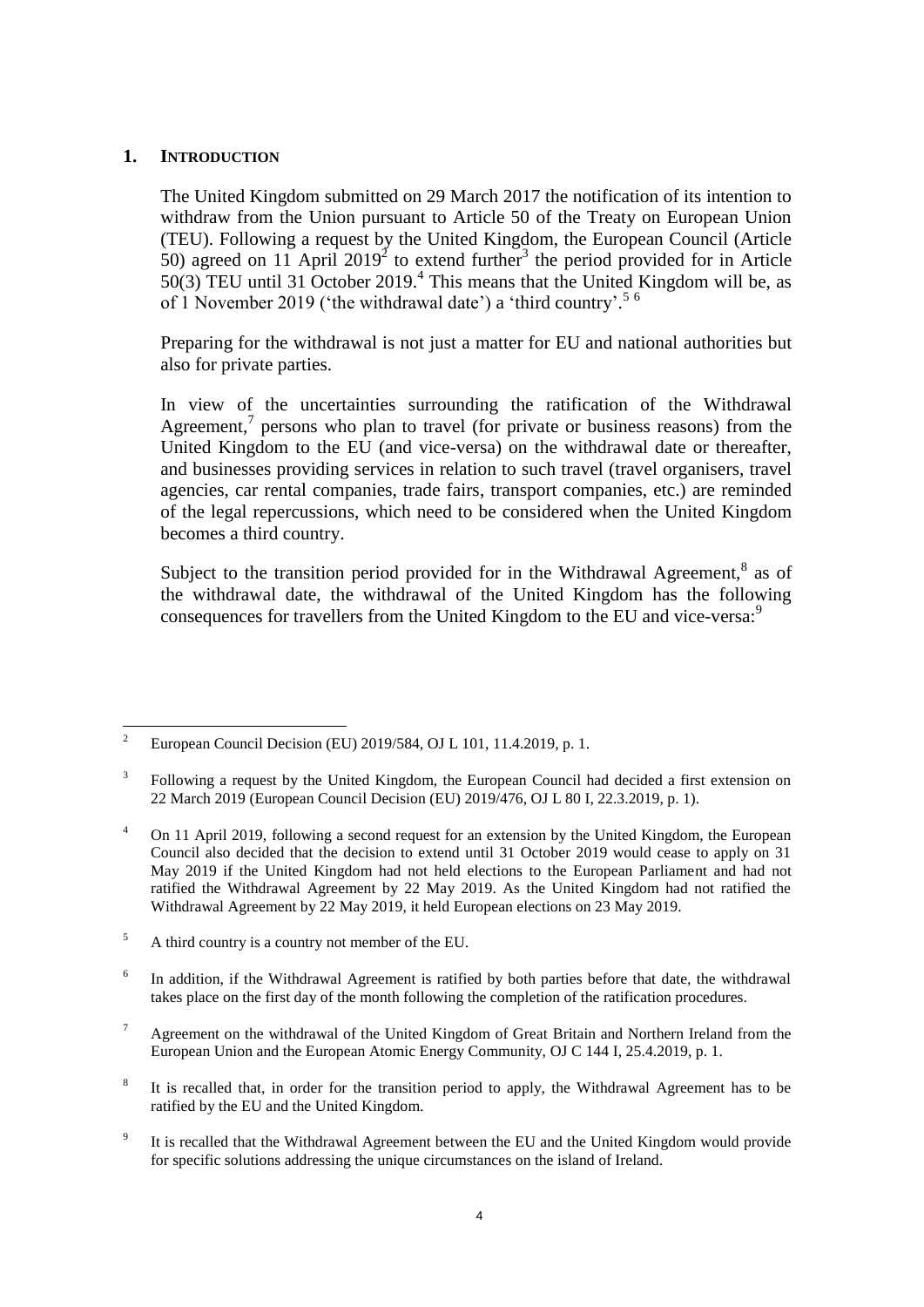# <span id="page-4-0"></span>**2. BORDER CHECKS ON PERSONS AT THE EU EXTERNAL BORDER, <sup>10</sup> <sup>11</sup> AIRPORT TRANSIT VISA**

#### <span id="page-4-1"></span>**2.1. Entry and exit checks**

Union  $law<sup>12</sup>$  on border checks at the EU external borders on persons distinguishes between controls of EU citizens and of third country nationals. As of the withdrawal date, controls of UK nationals upon entry to and exit from the Schengen area as well as to and from Member States for which the decision on lifting internal controls has not been taken yet but which apply Schengen rules at their external borders<sup>13</sup> will follow the rules for third country nationals. $14 \frac{15}{15}$  This means that they will no longer enjoy facilitations at the borders provided for EU citizens, nationals of the contracting states of the European Economic Area, and Swiss nationals ("EU/EEA/CH citizens") related to the free movement rights. In particular, UK nationals will not be entitled to use the separate lanes provided for EU/EEA/CH citizens to carry out checks at border crossings<sup>16</sup> and will be subject to thorough checks of all entry conditions for third country nationals upon entry.

The **entry checks** on UK nationals will include verification of:<sup>17</sup>

- the possession of a valid travel document for crossing the border; the document needs to have a validity of no more than ten years, and shall be still valid for three months after the intended departure from the Member States;

Please note that UK national passports issued prior to the withdrawal date remain valid travel documents.

<sup>13</sup> Romania, Bulgaria, Cyprus, and Croatia.

- <sup>15</sup> It should be noted that parts of these controls do already apply today, to citizens from the United Kingdom, when traveling into or out of the Schengen area.
- <sup>16</sup> Article 10 of Regulation (EU) 2016/399.

<sup>10</sup> <sup>10</sup> For more information, please consult [https://ec.europa.eu/home-affairs/what-we-do/policies/borders](https://ec.europa.eu/home-affairs/what-we-do/policies/borders-and-visas/border-crossing_en)[and-visas/border-crossing\\_en.](https://ec.europa.eu/home-affairs/what-we-do/policies/borders-and-visas/border-crossing_en)

 $11$  This section does not apply for travels in the Common Travel Area between the United Kingdom and Ireland.

<sup>&</sup>lt;sup>12</sup> Article 8(2) and (3) of Regulation (EU) 2016/399 of the European Parliament and of the Council of 9 March 2016 on a Union Code on the rules governing the movement of persons across borders (Schengen Borders Code), OJ L 77, 23.3.2016, p. 1.

<sup>&</sup>lt;sup>14</sup> Please note that UK nationals who are members of the family of a Union citizen exercising his or her right to free movement are subject to the rules set out in Article 5 of Directive 2004/38/EC of the European Parliament and of the Council of 29 April 2004 on the right of citizens of the Union and their family members to move and reside freely within the territory of the Member States, OJ L 158, 30.4.2004, p. 77.

<sup>&</sup>lt;sup>17</sup> Article 6 of Regulation (EU) 2016/399.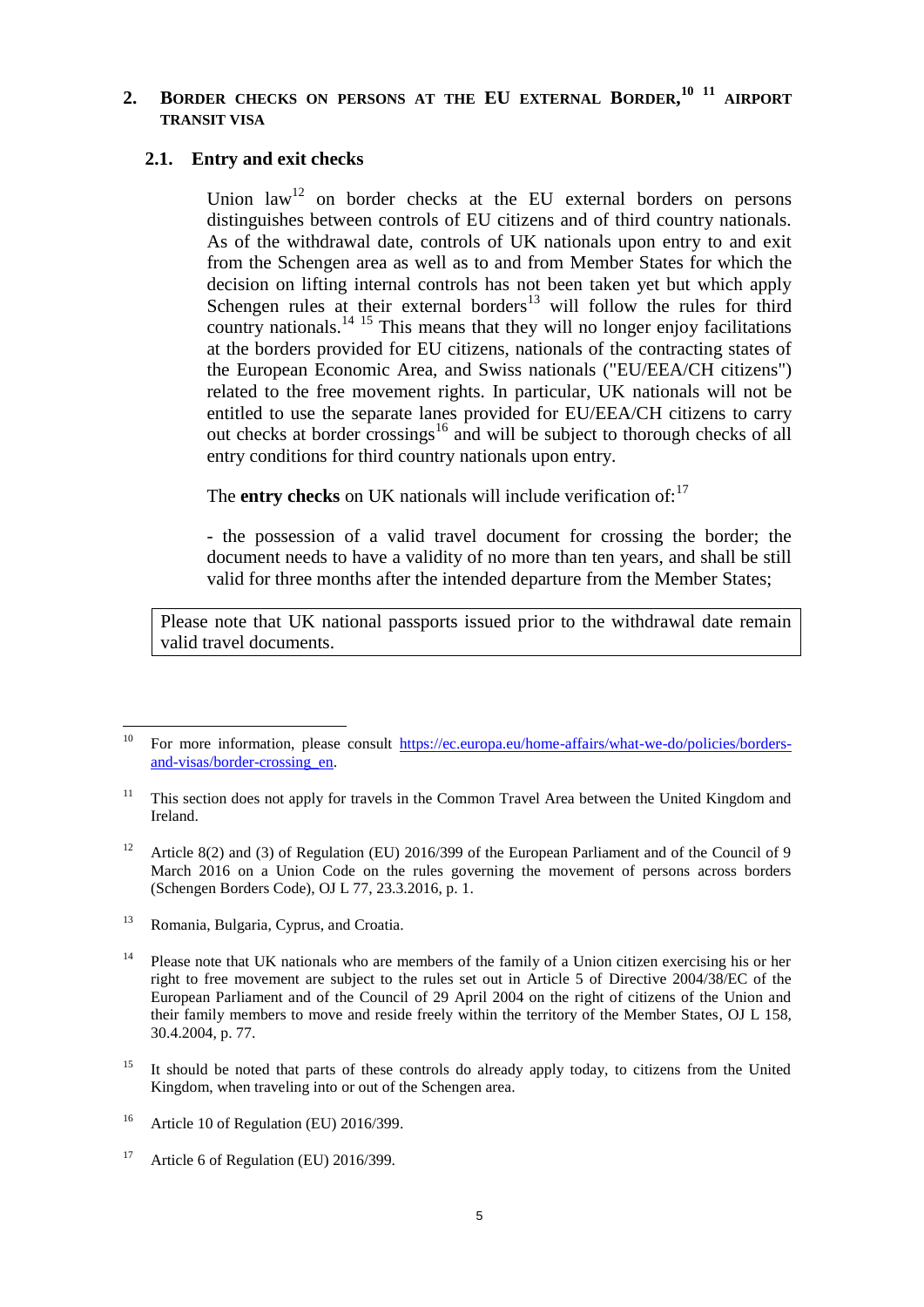- the duration of the stay:

- for short stays in the Schengen area, UK nationals will be subject to limitations as regards the authorised duration of stay within the Schengen area (with a maximum of 90 days in a 180-day period);
- for long stays, they will in principle require a residence permit or long stay visa issued by national authorities, under the national rules;

- relevant databases with a view to verify:<sup>18</sup>

- the identity and the nationality of the third-country national and of the authenticity and validity of the travel document for crossing the border, and in particular:
- if an alert has been issued in the Schengen Information System (SIS) for the purposes of refusing entry and to check possible threats to public policy, internal security, public health and international relations;

- the purpose (e.g. tourism or work) and the conditions of the intended stay (e.g. accommodation, internal travels);

- the existence of sufficient means of subsistence (i.e. having sufficient means to pay for the intended stay and return travel).

The EU has exempted, as part of its Brexit contingency actions, UK nationals from the requirement to be in possession of a short-stay visa ("Schengen-visa")<sup>19 20</sup> when crossing the external borders, where the intended duration of the stay in the Schengen area is 90 days within a 180-day period.<sup>21</sup> A continued exemption from Schengen visa will require that nationals of all EU Member States are equally exempted from UK short-stay visa requirements, following the visa reciprocity principle.

Travellers are advised to verify, prior to travel, the validity of travel documents and to ensure that they fulfil all the above conditions before they travel to the EU. The non-fulfilment of any of the entry conditions may

 $18\,$ <sup>18</sup> Please note that the possibility of a temporary derogation from the principle, subject to some conditions, of the systematic checks against relevant databases at some land and sea border crossing points does not apply to third country nationals (Article 8(2) of Regulation (EU) 2016/399).

<sup>&</sup>lt;sup>19</sup> Article 6(1)(b) of Regulation (EU) 2016/399.

<sup>&</sup>lt;sup>20</sup> On the matter of other third country nationals requiring a visa from an EU-27 Member State while being a family member of an EU national, see below, section 2.2.

<sup>&</sup>lt;sup>21</sup> Regulation (EU) 2019/592 of the European Parliament and of the Council of 10 April 2019 amending Regulation (EU) 2018/1806 listing the third countries whose nationals must be in possession of visas when crossing the external borders and those whose nationals are exempt from that requirement, as regards the withdrawal of the United Kingdom from the Union, OJ L 103 I, 12.4.2019, p. 1.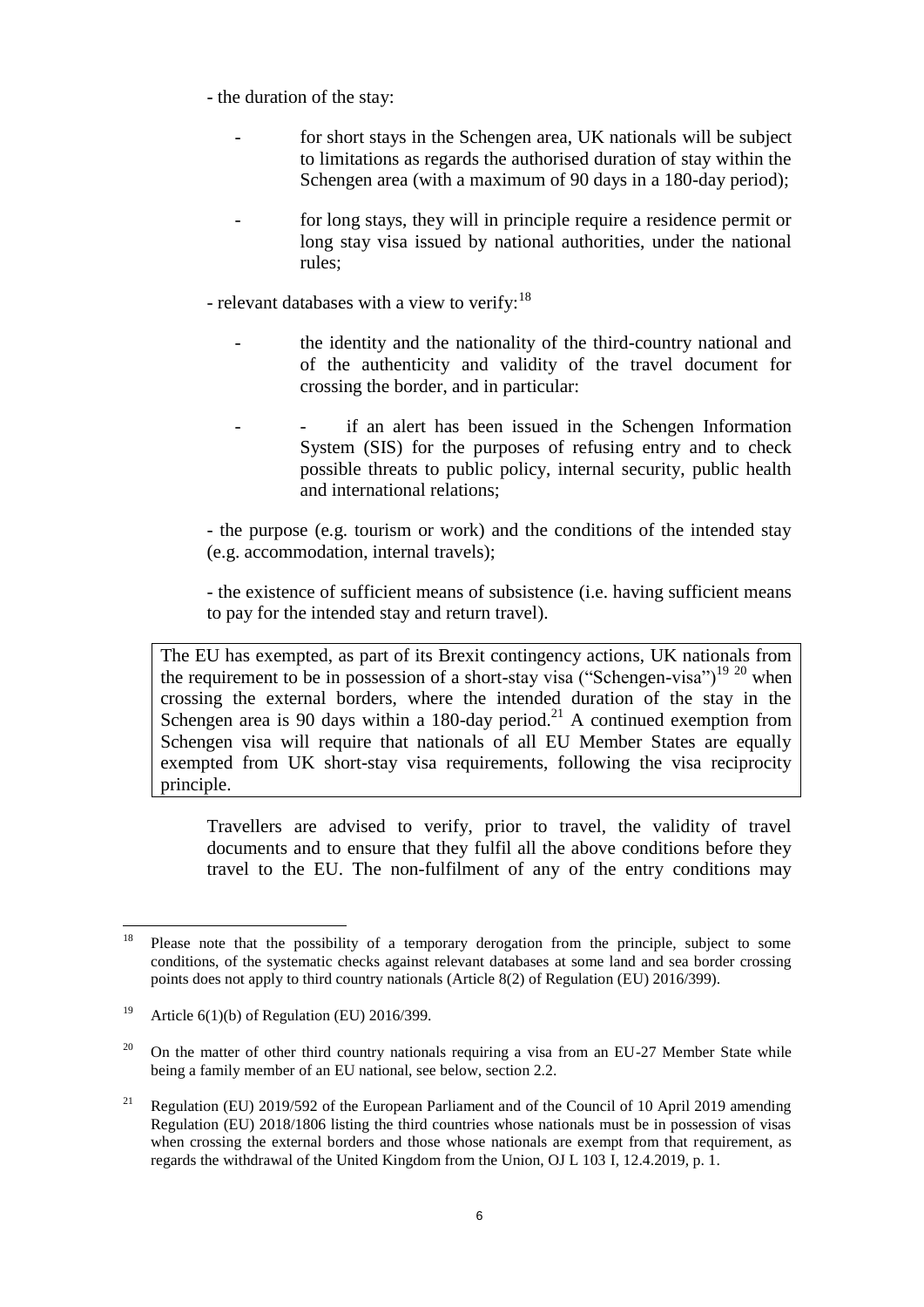$result^{22}$  in refusal of entry issued in line with the procedure set out in Union law with regard to third country nationals.<sup>23</sup>

**Checks on exit** include verification of:

- the possession of a valid travel document for crossing the external border;

- verification that the person did not exceed the maximum duration of stay in the territory of the Member States;

- relevant databases similarly as upon entry checks.

Travellers are advised to take account of possible delays at border posts as of the withdrawal date, especially at those with heavy volumes of traffic (Eurostar train stations, Eurotunnel Le Shuttle in Calais and Folkestone, Channel ports, etc).

### <span id="page-6-1"></span><span id="page-6-0"></span>**2.2. EU visa requirements for non-EU family members**

### *2.2.1. Non-EU family members of EU-27 citizens living in the UK*

Union law gives EU citizens the right to move and reside freely in a Member State other than that of which they are a national. This right extends to non-EU family members who accompany or join an EU citizen in a host Member State. $24$  The right of residence in a host Member State of such non-EU family members is evidenced by the issuing of a residence card.<sup>25</sup>

Non-EU family members who hold a valid residence card issued by a Member State are exempt from the requirement of having to obtain an entry visa when travelling to another EU Member State.<sup>26</sup>

As of the withdrawal date, residence cards issued by the United Kingdom to non-EU family members of EU-27 citizens living in the United Kingdom will no longer exempt the non-EU family members from the requirement of having to obtain a visa when entering the EU-27. The non-EU family members will therefore have to apply for

 $22$ Regulation (EU) 2016/399 provides for some limited exceptions, where despite the non-fulfilment of entry conditions the third-country national can be granted entry.

<sup>&</sup>lt;sup>23</sup> Article 14 of Regulation (EU) 2016/399.

<sup>&</sup>lt;sup>24</sup> Article 3(1) of Directive 2004/38/EC of the European Parliament and of the Council of 29 April 2004 on the right of citizens of the Union and their family members to move and reside freely within the territory of the Member States (Free Movement Directive), OJ L 158, 30.4.2004, p. 77.

<sup>&</sup>lt;sup>25</sup> Article 10(1) of Directive 2004/38/EC.

<sup>&</sup>lt;sup>26</sup> Article 5(2) of Directive 2004/38/EC.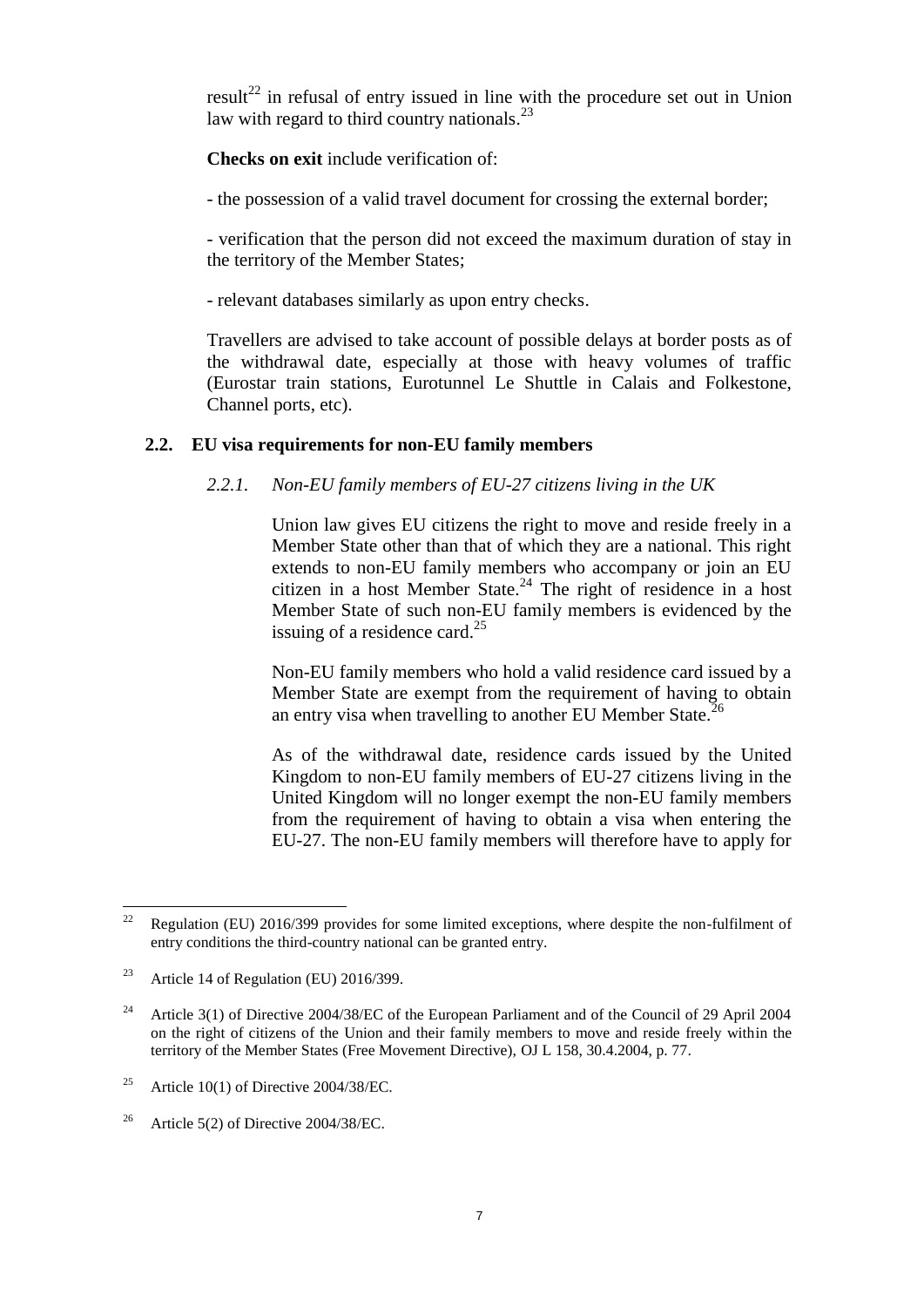an entry visa at the consulate of the EU-27 Member State of their main destination.

For travels to an EU-27 Member State other than that of which the EU citizen is a national, the non-EU family members will however continue to benefit from the Free Movement Directive and its visa facilitations.<sup>27</sup> They have the right to be issued with a visa free of charge and as soon as possible on the basis of an accelerated procedure. The Member State issuing the visa may only require the non-EU family members to present their valid passport, a proof of family ties and a proof that the EU citizen is (or will be) exercising free movement rights in that Member State.

When travelling to the EU-27 Member State of which the EU citizen is a national, the general entry and visa conditions as laid down in the Schengen Borders Code and in Regulation (EC) No 810/2009<sup>28</sup> applicable to third-country nationals apply.

#### <span id="page-7-0"></span>*2.2.2. Non-EU family members of UK nationals living in the UK*

Union law gives EU citizens the right to move and reside freely in a Member State other than that of which they are a national. This right extends to non-EU family members who accompany or join an EU citizen in a host Member State.<sup>29</sup> Member States may require non-EU family members of EU citizens exercising their free movement right to obtain an entry visa.<sup>30</sup> The visa concerned is a short-stay visa under Regulation (EC) No 810/2009.

Until the withdrawal of the United Kingdom from the EU, non-EU family members of UK nationals continue to benefit from the rights in the Free Movement Directive and its visa facilitations.<sup>31</sup> They have the right to obtain a visa free of charge and as soon as possible on the basis of an accelerated procedure. The Member State issuing the visa may only require the non-EU family members to present their valid passport, a proof of family ties and a proof that the EU citizen is (or will be) exercising free movement rights in that Member State.

 $27$ Article 5(2) of Directive 2004/38/EC.

<sup>&</sup>lt;sup>28</sup> Regulation (EU) 2016/399 of the European Parliament and of the Council of 9 March 2016 on a Union Code on the rules governing the movement of persons across borders (Schengen Borders Code), OJ L 77, 23.3.2016, p. 1, and Regulation (EC) No 810/2009 of the European Parliament and of the Council of 13 July 2009 establishing a Community Code on Visas (Visa Code), OJ L 243, 15.9.2009, p. 1.

<sup>&</sup>lt;sup>29</sup> Article 3(1) of Directive 2004/38/EC.

 $30$  Article 5(2) of Directive 2004/38/EC.

 $31$  Article 5(2) of Directive 2004/38/EC.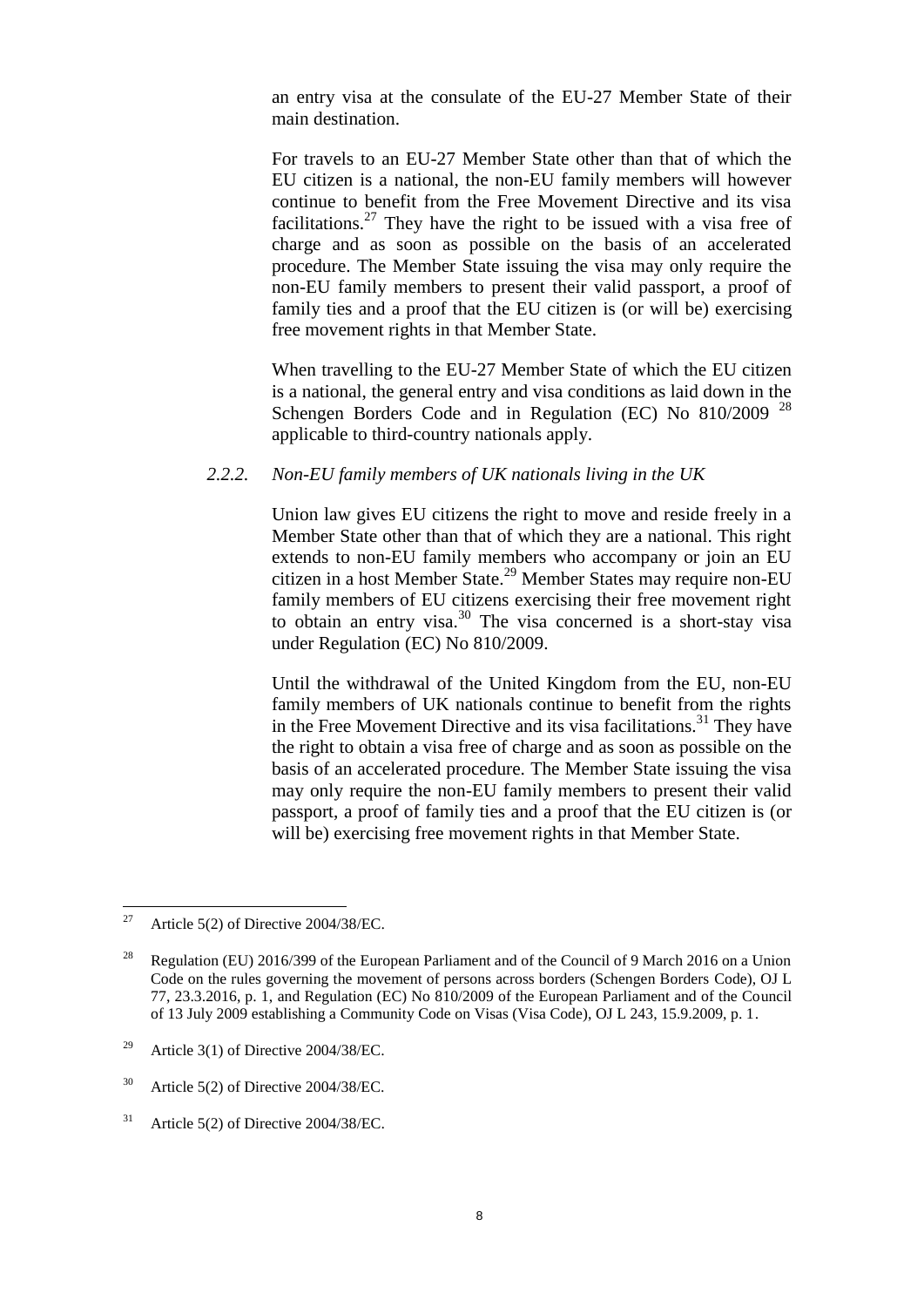As of the withdrawal date, the above facilitations will no longer apply to non-EU family members of UK nationals, neither for the issuance of visas, nor for border controls. This means that non-EU family members will have to fulfil all the rules of Regulation (EC) No 810/2009 and of the Schengen Borders Code applicable to third-country nationals. Third-country nationals shall in principle be asked to submit documents to prove that they fulfil these conditions (e.g. proof of accommodation, employment, sufficient means of subsistence, invitation letter or return ticket, documents proving the family member's economic situation in the country of residence or the genuine intention to leave the territory of the Member States before the expiry of the visa). The maximum length of authorised stay will be limited to 90 days within 180 days counting from the withdrawal date.<sup>32</sup>

While non-EU family members of UK nationals may still use visas issued by an EU-27 Member State before the withdrawal date, they will, in addition, need to fulfil the entry conditions applicable to third-country nationals. At the border, national autorities may request visa holders to provide supporting documents to prove that they fulfil the entry conditions applicable to third-country nationals. If non-EU family members cannot prove at the border that they fulfil these conditions, entry can be refused and the visa can be revoked.<sup>33</sup>

Where a non-EU family member of a UK national applies for a visa for a trip **starting before, but ending after**, the withdrawal date, Member States may require the non-EU family member to submit proof that s/he will fulfil the entry conditions applicable to thirdcountry nationals for the period after the withdrawal date.<sup>34</sup>

Where a non-EU family member of a UK national intends to travel **as of the withdrawal date**, and does not already hold a visa, s/he must apply for a short stay visa under the general rules applicable to third-country nationals in accordance with Regulation (EC) No 810/2009.

If the application is made before the withdrawal date, the Member State issuing the visa shall waive the visa fee.  $35$ 

<sup>32</sup> Article  $6(1)$  of Regulation (EU) 2016/399 and Article 2(2)(a) of Regulation (EC) No 810/2009.

<sup>&</sup>lt;sup>33</sup> Article 34 of Regulation (EC) No 810/2009.

<sup>&</sup>lt;sup>34</sup> Article 21(1) of Regulation (EC) No  $810/2009$ .

<sup>&</sup>lt;sup>35</sup> Article 5(2) of Directive 2004/38/EC.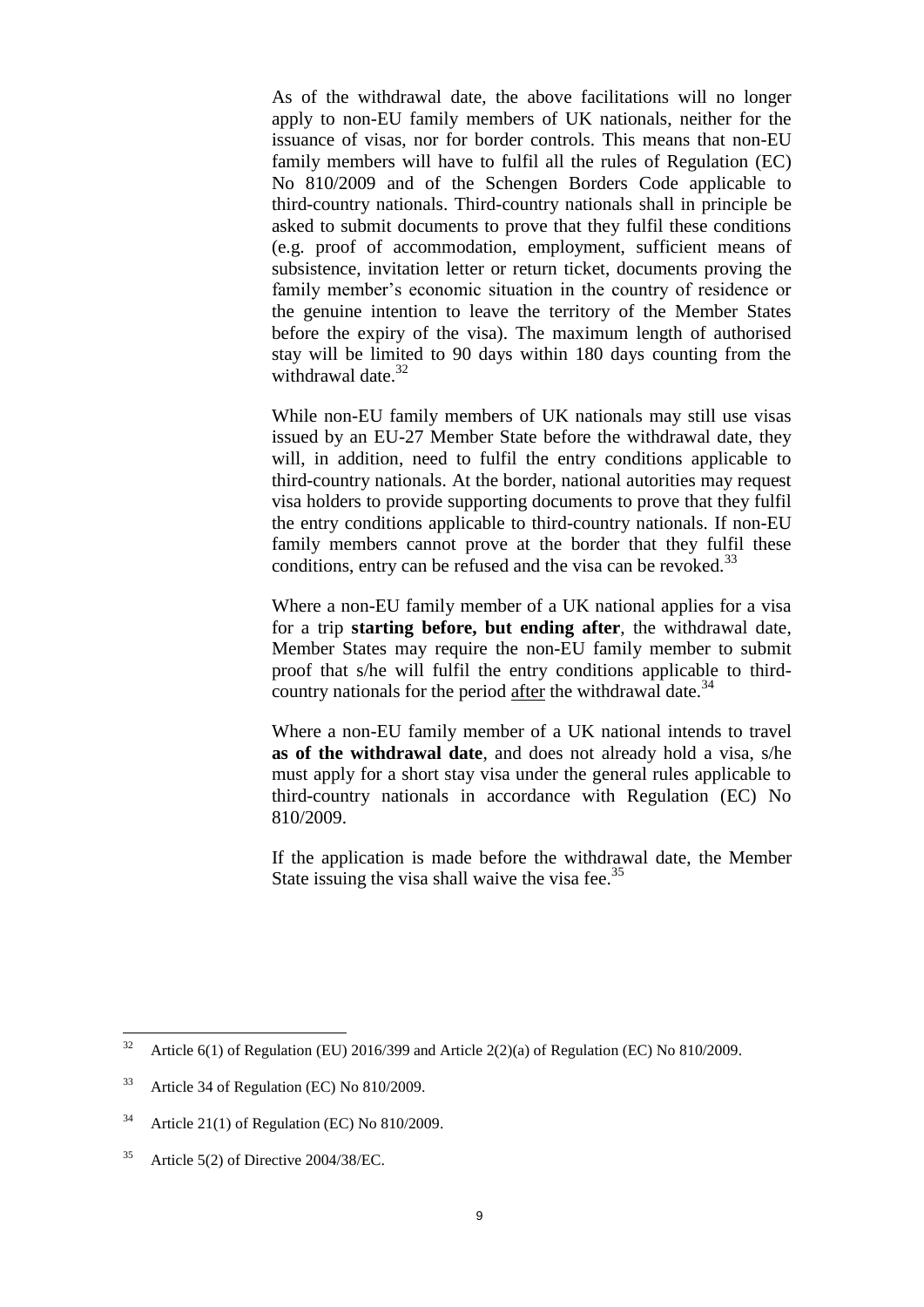# <span id="page-9-0"></span>**2.3. Airport transit visa<sup>36</sup>**

Union law on visas<sup>37</sup> requires certain third-country nationals<sup>38</sup> to hold an Airport Transit Visa when passing through the international transit areas of airports situated in the EU (with the exception of Ireland and the United Kingdom) and the Schengen Associated Countries (Iceland, Liechtenstein<sup>39</sup>, Norway and Switzerland) without entering the territory of these countries. For example, this applies to a journey between two non-EU/non-Schengen destinations with a change of plane at an airport located in the EU (except Ireland and the United Kingdom) or in the Schengen Associated Countries. The requirement for an Airport Transit Visa applies to these third-country nationals passing through the international transit areas of airports located in the EU (except Ireland) or in the Schengen Associated Countries when travelling from a third country to the United Kingdom and vice-versa. The Visa Code sets out some exceptions to this requirement, for example for third-country nationals holding a valid visa or residence permit issued by a Member State, holders of diplomatic passports, and holders of a valid visa or residence permit for certain third countries (e.g. Canada, Japan and the United States).

As of the withdrawal date, a valid residence permit or visa issued by the United Kingdom **does not exempt** these third-country nationals from the requirement to hold an Airport Transit Visa.

Nationals concerned who pass through international transit areas of airports situated in the EU-27 Member States (with the exception of Ireland) and the Schengen Associated Countries (Iceland, Norway and Switzerland) when travelling between the United Kingdom and another third country as of the withdrawal date are advised to apply for an Airport Transit Visa and to take the necessary steps sufficiently in advance of their travel.

### <span id="page-9-1"></span>**3. CUSTOMS CONTROLS**

As of the withdrawal date, goods which are brought into the customs territory of the EU from the United Kingdom are subject to customs supervision and may be subject to customs controls in accordance with EU customs law.<sup>40 41</sup>

<sup>36</sup> <sup>36</sup> For more information, please consult [https://ec.europa.eu/home-affairs/what-we-do/policies/borders](https://ec.europa.eu/home-affairs/what-we-do/policies/borders-and-visas/visa-policy/apply_for_a_visa_en)[and-visas/visa-policy/apply\\_for\\_a\\_visa\\_en.](https://ec.europa.eu/home-affairs/what-we-do/policies/borders-and-visas/visa-policy/apply_for_a_visa_en)

<sup>37</sup> Article 3 of Regulation (EC) No 810/2009.

<sup>&</sup>lt;sup>38</sup> Annex IV to Regulation (EC) No  $810/2009$  – Afghanistan, Bangladesh, Democratic Republic of the Congo, Eritrea, Ethiopia, Ghana, Iran, Iraq, Nigeria, Pakistan, Somalia and Sri Lanka. Under the Visa Code Member States may also introduce national airport transit visa requirements. For more information, please consult [https://ec.europa.eu/home-affairs/sites/homeaffairs/files/annex\\_7b\\_atv](https://ec.europa.eu/home-affairs/sites/homeaffairs/files/annex_7b_atv-national_lists_en.pdf)[national\\_lists\\_en.pdf.](https://ec.europa.eu/home-affairs/sites/homeaffairs/files/annex_7b_atv-national_lists_en.pdf)

<sup>&</sup>lt;sup>39</sup> Liechtenstein does not have an airport.

<sup>&</sup>lt;sup>40</sup> Regulation (EU) No 952/2013 of the European Parliament and of the Council of 9 October 2013 laying down the Union Customs Code, OJ L 269, 10.10.2013, p. 1.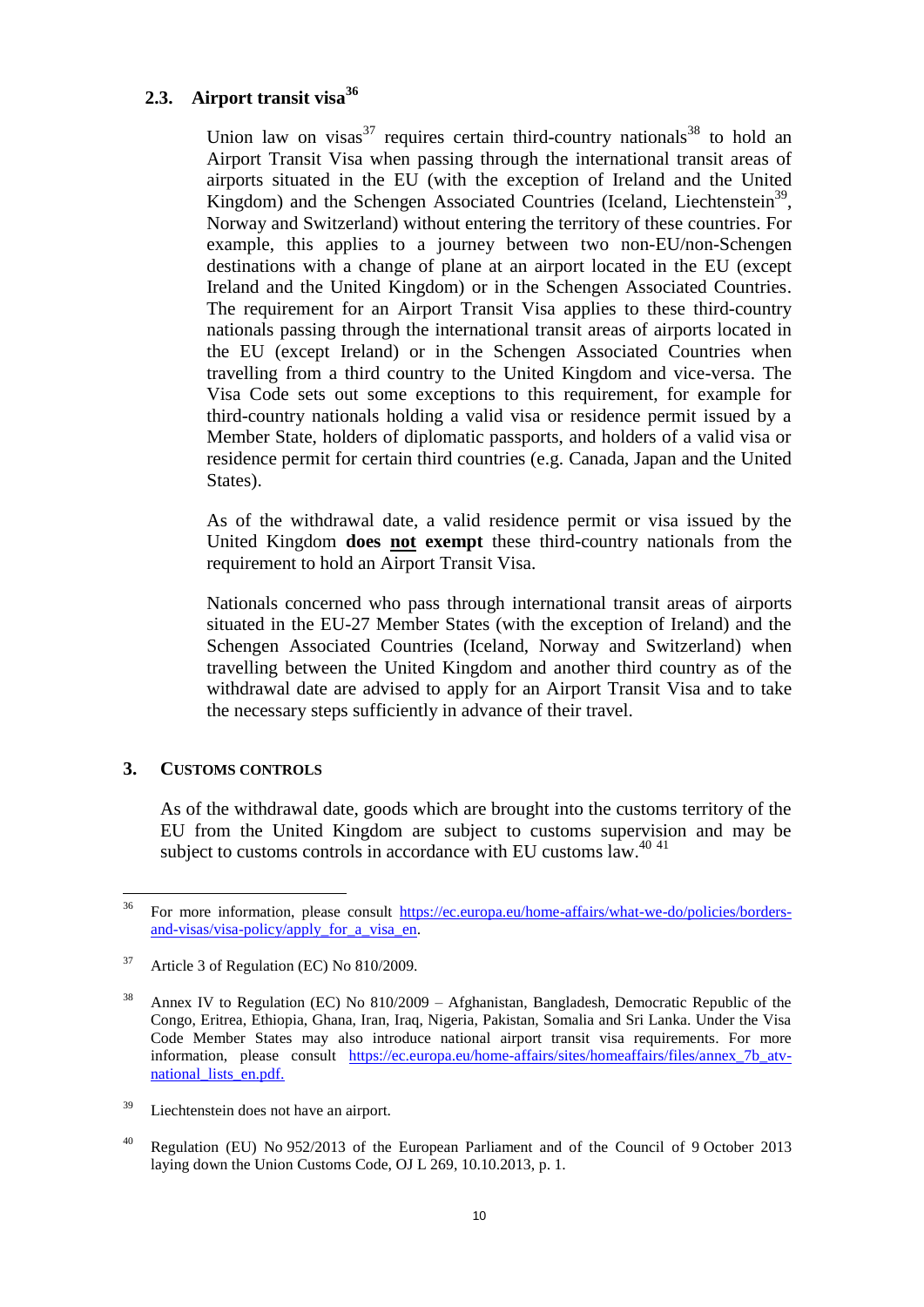Luggage and other goods carried by or on travellers entering the EU from the United Kingdom will be subject to customs controls.<sup>42</sup> Allowances are made for travellers' personal effects and certain other items (see section 4.1 below).

In particular, goods which are intended to be put on the EU market or intended for private use or consumption within the customs territory of the EU must be declared for release for free circulation. Further information is available at: [https://ec.europa.eu/taxation\\_customs/individuals/travelling/travelling-europe-what](https://ec.europa.eu/taxation_customs/individuals/travelling/travelling-europe-what-dohave-know_en)[dohave-know\\_en](https://ec.europa.eu/taxation_customs/individuals/travelling/travelling-europe-what-dohave-know_en)

Goods which are temporarily imported may be declared for the temporary admission procedure. To this end, ATA Carnets may be used. ATA Carnets are international customs documents permitting the duty-free and tax-free temporary export and import of goods for up to one year. Additional information is available at: <https://iccwbo.org/resources-for-business/ata-carnet/>

# <span id="page-10-0"></span>**4. DUTIES, VAT AND EXCISE<sup>43</sup>**

### <span id="page-10-1"></span>**4.1. Exemption from duties, VAT and excise**

Travellers entering the EU from the United Kingdom carrying goods in their luggage or otherwise with them are entitled to duty free allowances (meaning goods exempt from import duty and VAT, and where applicable excise duty). The goods concerned and the corresponding allowances can be found at:

[https://ec.europa.eu/taxation\\_customs/individuals/travelling/entering-eu\\_en](https://ec.europa.eu/taxation_customs/individuals/travelling/entering-eu_en)

Travellers are advised to familiarise themselves with the rules concerning duty free allowances and only go through the green customs exit ("green channel") if they have no more than the maximum quantities allowed.

- <sup>42</sup> Article 46(1) of Regulation (EU) No  $952/2013$ .
- <sup>43</sup> Regarding **customs duties**, the rules set out in this section will apply, as of the withdrawal date, also to goods brought into the customs territory of the EU from the **Isle of Man** and the **Channel Islands** (Article 4(1) last indent of Regulation (EU) No 952/2013 of the European Parliament and of the Council of 9 October 2013 laying down the Union Customs Code, OJ L 269, 10.10.2013, p. 1).

Regarding **VAT**, the rules set out in this section will apply, as of the withdrawal date, also to goods brought into the VAT territory of the EU from the **Isle of Man** and vice-versa (Article 7(2) of Council Directive 2006/112/EC of 28 November 2006 on the common system of value added tax OJ L 347, 11.12.2006, p. 1) (The Channel Islands are, already today, not part of the EU VAT territory, Article 6(1)(e) of Directive 2006/112/EC).

Regarding **excise**, the rules set out in this section will apply, as of the withdrawal date, also to goods brought into the excise territory of the EU from the **Isle of Man** (Article 6(2)(d) of Council Directive 2008/118/EC of 16 December 2008 concerning the general arrangements for excise duty, OJ L 9, 14.1.2009, p. 12) (The Channel Islands are, already today, not part of the EU excise territory, Article 5(2)(d) of Directive 2008/118/EC).

 $41$ The rules set out in this section will apply also to goods brought into the customs territory of the EU from the **Channel Islands** and the **Isle of Man** (Article 4(1) last indent of Regulation (EU) No 952/2013).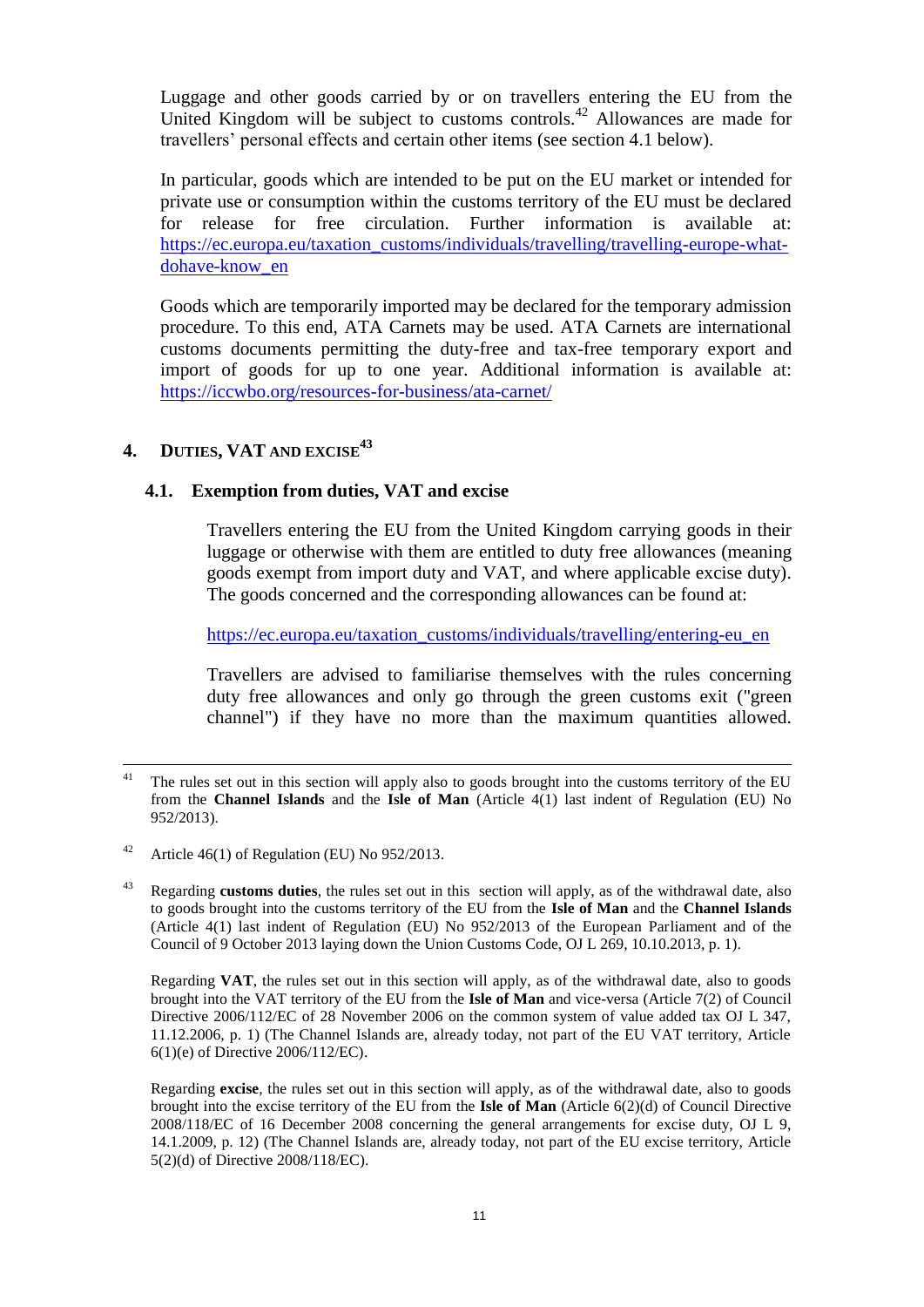Otherwise they should use the red exit ("red channel") and make a customs declaration.

### <span id="page-11-0"></span>**4.2. VAT refunds for goods purchased in the EU<sup>44</sup>**

Visitors from outside the EU are entitled to get a refund of VAT paid on goods they have purchased during their stay in the EU provided that the goods are presented to customs on departure from the EU together with the VAT refund documents.

[Guide to VAT refund for visitors to the EU](https://ec.europa.eu/taxation_customs/individuals/travelling/travellers-leaving-eu/guide-vat-refund-visitors-eu_en)

### <span id="page-11-1"></span>**5. PROHIBITIONS AND RESTRICTIONS**

EU law prohibits and restricts the introduction or importation of certain goods into the EU on grounds of *inter alia* the protection of human, animal and plant health , the environment or the protection of national treasures.

As of the withdrawal date, these prohibitions and restrictions will apply to goods which enter the EU from the United Kingdom or are leaving the EU to the United Kingdom. 45

While most prohibitions and restrictions *de jure* or in practice are only relevant for professional traders,<sup>46</sup> some are also relevant for individual travellers:

# <span id="page-11-2"></span>**5.1. Accompanying pets<sup>47</sup>**

Union law<sup>48</sup> sets rules for the non-commercial movement of pet dogs, cats and ferrets (hereafter "pets") $^{49}$  that accompany travellers coming from third countries. 50 51

 $44$ The EU-UK Withdrawal Agreement would provide, in Article 51(3), for rules on the refund of VAT in relation to transactions prior to the end of the transition period in situations where the refund request could not be submitted by the taxable person or forwarded by his residence State before the end of the transition period.

<sup>&</sup>lt;sup>45</sup> The EU-UK Withdrawal Agreement would provide, in Article 47(1), for rules relating to the movement of goods that has started before and ends after the end of the transition period ("sailing goods").

<sup>&</sup>lt;sup>46</sup> For example, the prohibitions and restrictions for waste, or certain chemicals (see, for more information, the "*Notice to stakeholders - Withdrawal of the United Kingdom and EU rules in the field of import/export licences for certain goods*" at [https://ec.europa.eu/info/brexit/brexit-preparedness\\_en\)](https://ec.europa.eu/info/brexit/brexit-preparedness_en).

<sup>47</sup> For more information, please consult https://ec.europa.eu/food/animals/pet-movement\_en.

<sup>&</sup>lt;sup>48</sup> Regulation (EU) No 576/2013 of the European Parliament and of the Council of 12 June 2013 on the non-commercial movement of pet animals, OJ L 178, 28.6.2013, p. 1.

<sup>49</sup> Please note that, currently, live pet birds accompanying travellers entering the EU have to be accompanied by a veterinary certificate certifying compliance with one of the following requirements: a 30-days isolation prior to departure in the third country, or a 10-day isolation period with testing for avian influenza, or a post import quarantine in the Member State of destination or vaccination against avian influenza. (Commission Decision 2007/25/EC of 22 December 2006 as regards certain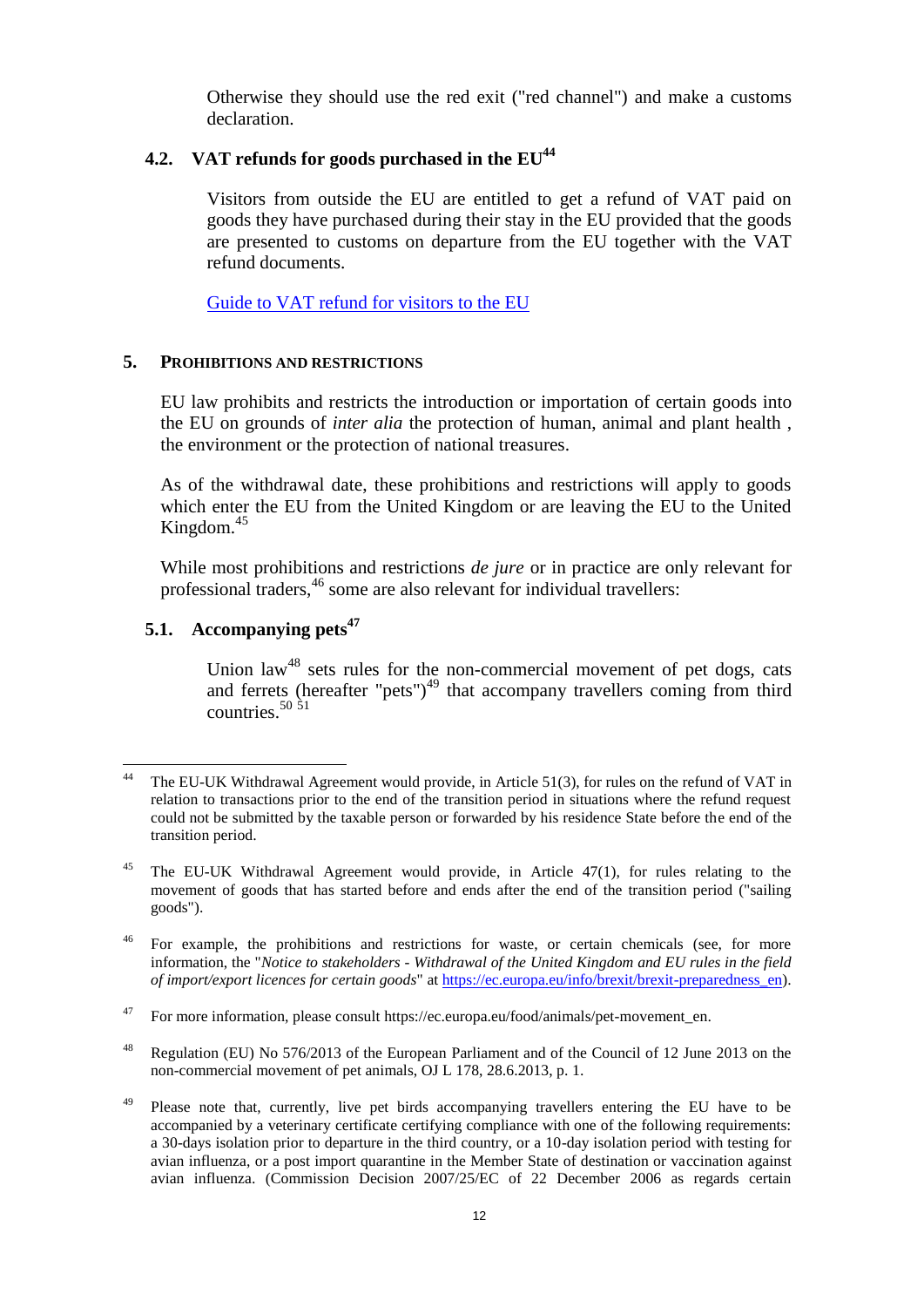<span id="page-12-0"></span>*5.1.1. Non-commercial movements into the EU-27 of pets accompanying a pet owner resident in the United Kingdom*

> The "EU pet passport"<sup>52</sup> issued before the withdrawal date to a pet owner resident in the United Kingdom will from that date no longer be a valid document for travelling with pets from the United Kingdom to any of the EU-27 Member States as of the withdrawal date.

> The requirements for pets accompanying travellers coming from the United Kingdom as of the withdrawal date will also depend on whether the United Kingdom is "listed", as of that date, as a third country providing certain animal health guarantees. Travellers concerned are advised to enquire, sufficiently in advance of a planned trip from the United Kingdom to the EU, whether the United Kingdom is "listed" in order to establish what requirements apply. The lists adopted by the EU are published here: [https://ec.europa.eu/food/animals/pet-movement/eu-legislation/non](https://ec.europa.eu/food/animals/pet-movement/eu-legislation/non-commercial-non-eu/listing_en)[commercial-non-eu/listing\\_en.](https://ec.europa.eu/food/animals/pet-movement/eu-legislation/non-commercial-non-eu/listing_en)

> <span id="page-12-1"></span>5.1.1.1. If the United Kingdom is listed by the Commission in accordance with Article 13(1) of Regulation (EU) No 576/2013<sup>53</sup>

> > Pets moved into the EU-27 as of the withdrawal date will have to be accompanied by a duly filled-in third country pet passport, the model of which has been adopted by the

protection measures in relation to highly pathogenic avian influenza and movements of pet birds accompanying their owners into the Community (OJ L 8, 13.1.2007, p. 29)).

In addition, regarding live pet birds, requirements for introducing specimens of endangered species may apply (see below, section 5.6*)*.

- <sup>50</sup> The EU-UK Withdrawal Agreement would provide, in Article 41(4), for rules relating to the movement of live animals which is ongoing at the end of the transition period.
- $51$  These rules will also apply, as of the withdrawal date, to the non-commercial movement of pets from the **Channel Islands** and the **Isle of Man** (Regulation (EEC) No 706/73 of the Council of 12 March 1973 concerning the Community arrangements applicable to the Channel Islands and the Isle of Man for trade in agricultural products, OJ L 68, 15.3.1973, p. 1).
- $52$  Model of pet passport laid down in Part 1 of Annex III to Commission Implementing Regulation (EU) No 577/2013 of 28 June 2013 on the model identification documents for the non-commercial movement of dogs, cats and ferrets, the establishment of lists of territories and third countries and the format, layout and language requirements of the declarations attesting compliance with certain conditions provided for in Regulation (EU) No 576/2013 of the European Parliament and of the Council (OJ L 178, 28.6.2013, p. 109).

 $\overline{a}$ 

<sup>53</sup> See Part 1 of Annex II to Implementing Regulation (EU) No 577/2013.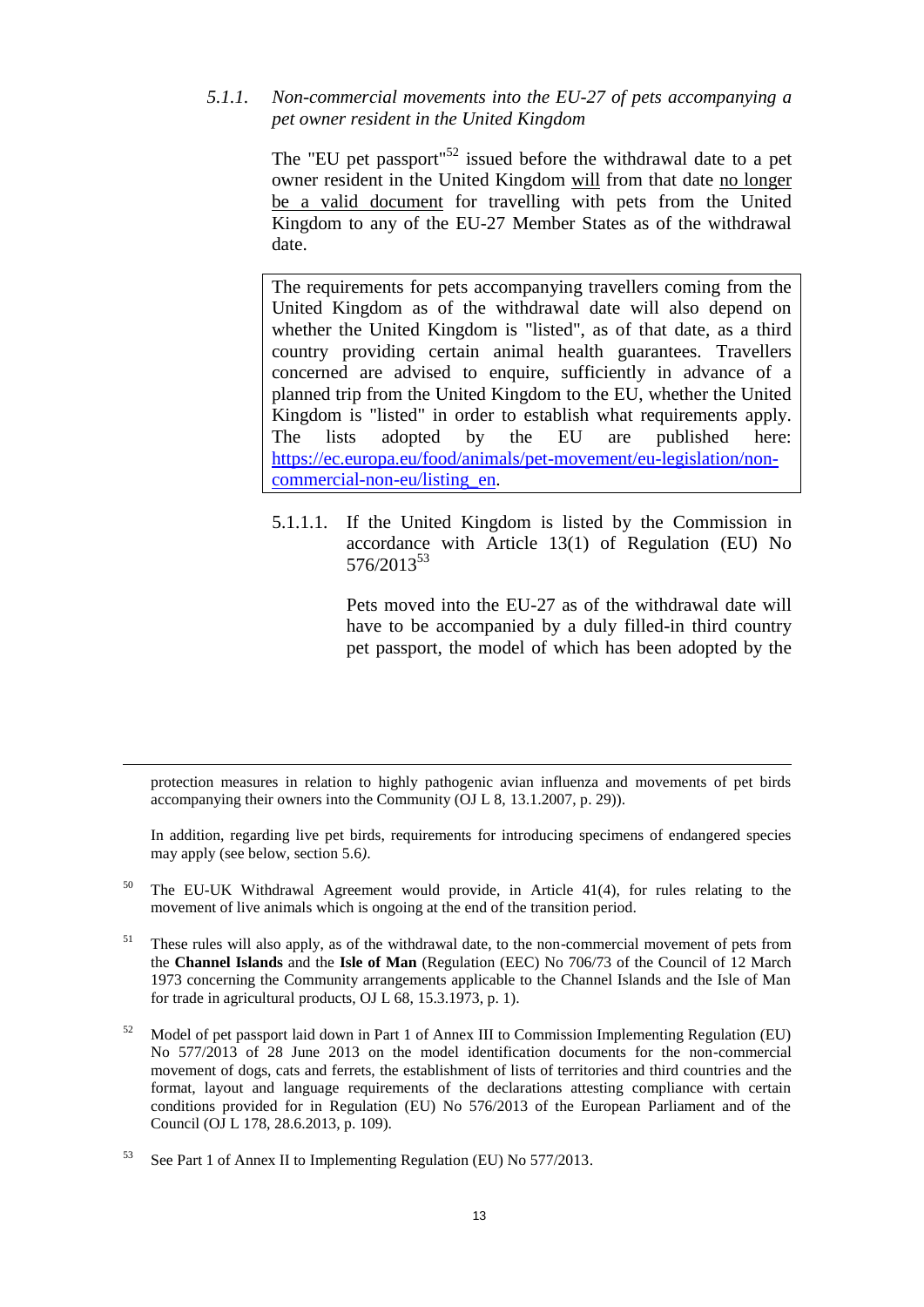Commission.<sup>54</sup> This passport must attest a valid anti-rabies vaccination.<sup>55</sup>

In addition, prior to entry into Finland, Ireland or Malta, pet dogs will have to be treated against *Echinococcus multilocularis* and this treatment must be attested by the administering veterinarian in the pet passport.<sup>57</sup>

<span id="page-13-0"></span>5.1.1.2. If the United Kingdom is listed by the Commission in accordance with Article 13(2) of Regulation (EU) No 576/2013<sup>58</sup>

> An animal health certificate issued by an official veterinarian will be required for each entry of an accompanying pet and only remains valid for movement within the EU-27 Member States for a period of four months.<sup>59</sup> This certificate must attest a valid anti-rabies vaccination.<sup>60 61</sup>

> In addition, prior to entry into Finland, Ireland or Malta, pet dogs will have to be treated against *Echinococcus multilocularis* and this treatment must be attested by the administering veterinarian in the pet passport. $62$

> Pets entering the EU-27 as of the withdrawal date will have to be presented to a designated travellers' point of entry<sup>63</sup> in order to undergo the necessary compliance checks.<sup>64</sup>

- $61$  The former EU pet passport issued before the date of withdrawal to a pet owner resident in the United Kingdom after that date may serve as supporting documentation to certify a still valid vaccination.
- <sup>62</sup> Delegated Regulation (EU) 2018/772.

<sup>54</sup> Part 3 of Annex III to Implementing Regulation (EU) No 577/2013.

<sup>&</sup>lt;sup>55</sup> Annex III to Regulation (EU) No 576/2013.

<sup>&</sup>lt;sup>56</sup> The former EU pet passport issued before the date of withdrawal to a pet owner resident in the United Kingdom after that date may serve as supporting documentation to certify a still valid vaccination.

<sup>57</sup> Commission Delegated Regulation (EU) 2018/772 of 21 November 2017 supplementing Regulation (EU) No 576/2013 of the European Parliament and of the Council with regard to preventive health measures for the control of *Echinococcus multilocularis* infection in dogs, OJ L 130, 28.5.2018, p. 1.

<sup>58</sup> See Part 2 of Annex II to Implementing Regulation (EU) No 577/2013.

 $59$  Note (b) in Annex IV to Implementing Regulation (EU) No 577/2013.

<sup>&</sup>lt;sup>60</sup> Annex III to Regulation (EU) No  $576/2013$ .

<sup>63</sup> [https://ec.europa.eu/food/animals/pet-movement/eu-legislation/non-commercial-non-eu/tpe\\_en.](https://ec.europa.eu/food/animals/pet-movement/eu-legislation/non-commercial-non-eu/tpe_en)

 $64$  Article 34 of Regulation (EU) No 576/2013.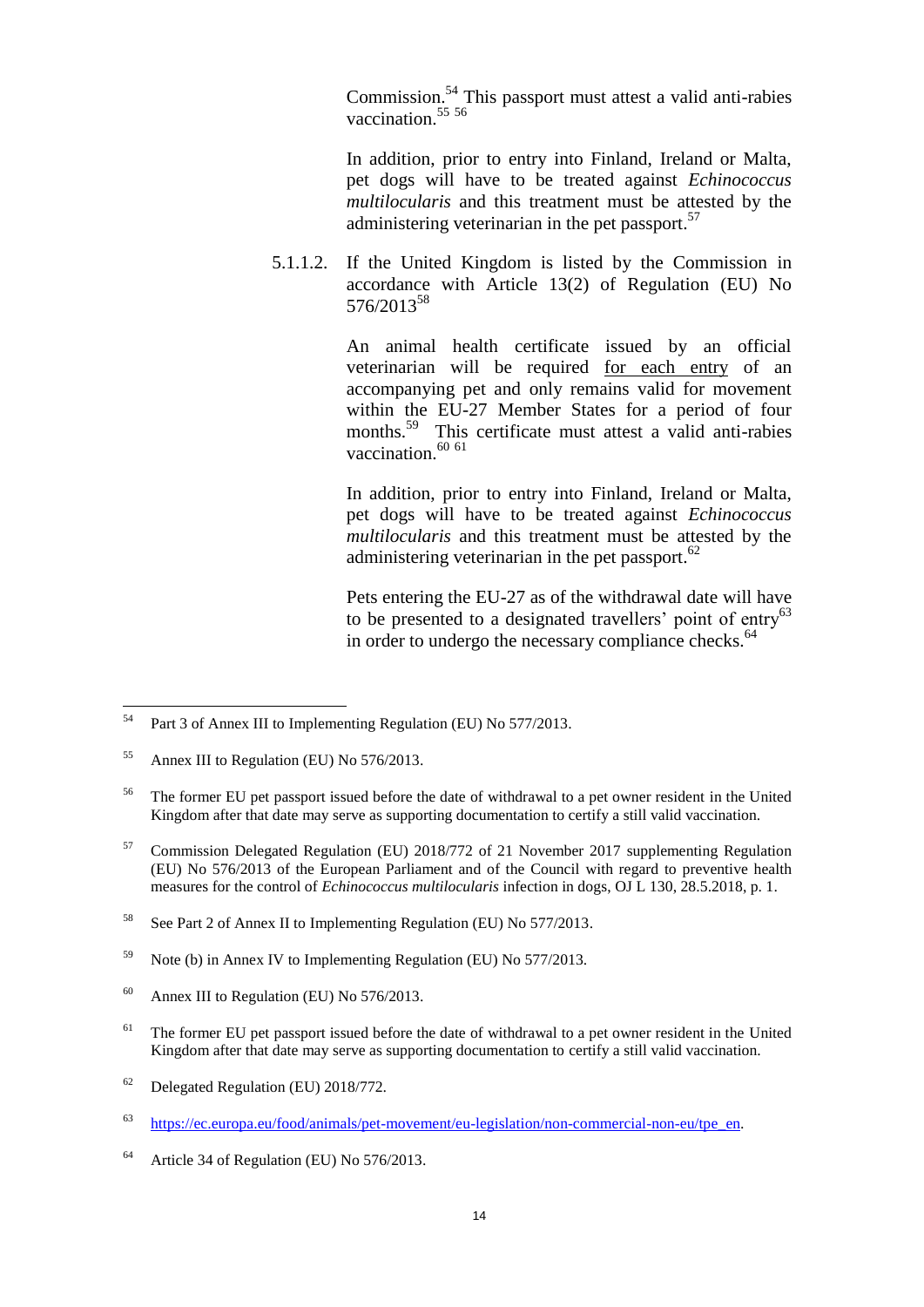### <span id="page-14-0"></span>5.1.1.3. If the United Kingdom is not listed by the Commission

The same conditions as set out in point 5.1.1.2. apply. However, the certificate referred to in point 5.1.1.2. must also attest a valid rabies antibody titration test. <sup>65</sup> The test must have been carried out in an EU-approved laboratory or in a laboratory approved by one of the EU-27 Member States<sup>66</sup> on a sample taken at least 30 days after vaccination and not less than three months before movement.

<span id="page-14-1"></span>*5.1.2. Non-commercial movements into the EU-27 of pets accompanying a pet owner resident in an EU-27 Member State and returning from the United Kingdom after a temporary movement to the United Kingdom*

> The requirements for pets accompanying travellers coming from the United Kingdom as of the withdrawal date will also depend on whether the United Kingdom is "listed", as of that date, as a third country providing certain animal health guarantees. Travellers concerned are advised to enquire, sufficiently in advance of a planned trip from the United Kingdom to the EU, whether the United Kingdom is "listed" in order to establish what requirements apply. The lists adopted by the EU are published here: [https://ec.europa.eu/food/animals/pet-movement/eu-legislation/non](https://ec.europa.eu/food/animals/pet-movement/eu-legislation/non-commercial-non-eu/listing_en)[commercial-non-eu/listing\\_en](https://ec.europa.eu/food/animals/pet-movement/eu-legislation/non-commercial-non-eu/listing_en)

> <span id="page-14-2"></span>5.1.2.1. If the United Kingdom is listed by the Commission in accordance with Article 13(1) of Regulation (EU) No 576/2013<sup>67</sup>

> > Pets moved into the EU-27 will have to be accompanied by a duly filled-in EU pet passport. This passport must attest a valid anti-rabies vaccination.

> > In addition, prior to entry into Finland, Ireland or Malta, pet dogs will have to be treated against *Echinococcus multilocularis* and this treatment must be attested by the administering veterinarian in the pet passport.<sup>68</sup>

<sup>65</sup> Annex IV to Regulation (EU) No 576/2013.

<sup>66</sup> [https://ec.europa.eu/food/animals/pet-movement/approved-labs\\_en](https://ec.europa.eu/food/animals/pet-movement/approved-labs_en)

<sup>&</sup>lt;sup>67</sup> See Part 1 of Annex II to Implementing Regulation (EU) No  $577/2013$ .

<sup>68</sup> Delegated Regulation (EU) 2018/772.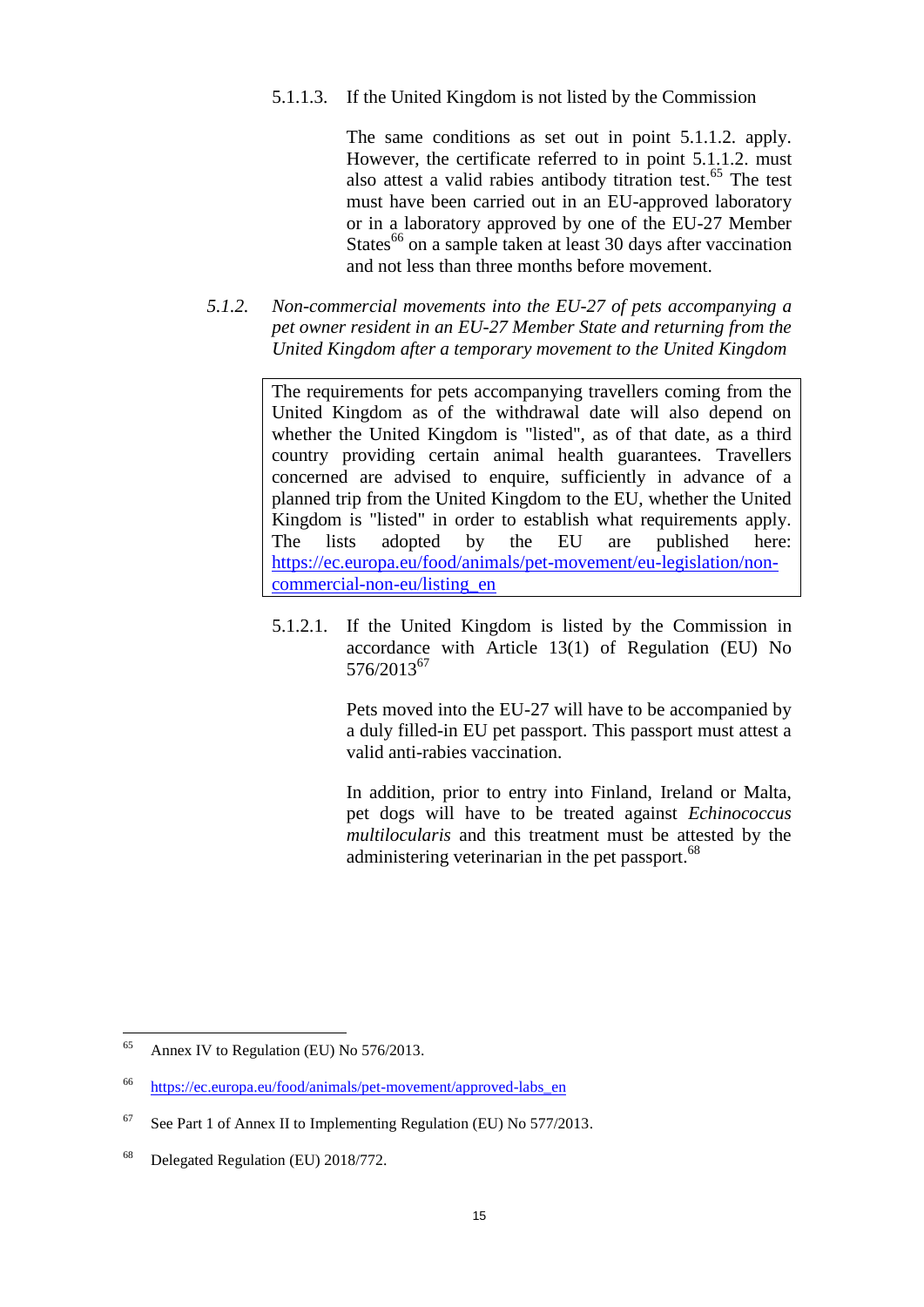<span id="page-15-0"></span>5.1.2.2. If the United Kingdom is listed by the Commission in accordance with Article 13(2) of Regulation (EU) No 576/2013<sup>69</sup>

The same conditions as set out in point 5.1.2.1. apply.

In addition, pets entering the EU-27 as of the withdrawal date will have to be presented to a designated travellers' point of entry<sup>70</sup> in order to undergo the necessary compliance checks.<sup>71</sup>

<span id="page-15-1"></span>5.1.2.3. If the United Kingdom is not listed by the Commission

The same conditions as set out in point 5.1.2.1. apply.

In addition, the pets must have a valid rabies antibody titration test in accordance with Annex IV to Regulation (EU) No 576/2013. The test must have been carried out in an approved laboratory<sup>72</sup>

- either before movement to the United Kingdom on a sample taken at least 30 days after vaccination and documented in the pet passport; or

- in the United Kingdom on a sample taken at least 30 days after vaccination and not less than three months before return to EU-27 Member States and documented in the animal health certificate issued by an official veterinarian in the United Kingdom based on supporting documentation from the laboratory.

Pets entering the EU-27 as of the withdrawal date will have to be presented to a designated travellers' point of entry<sup>73</sup> in order to undergo the necessary compliance checks.<sup>74</sup>

<sup>69</sup> See Part 2 of Annex II to Implementing Regulation (EU) No 577/2013.

<sup>70</sup> [https://ec.europa.eu/food/animals/pet-movement/eu-legislation/non-commercial-non-eu/tpe\\_en.](https://ec.europa.eu/food/animals/pet-movement/eu-legislation/non-commercial-non-eu/tpe_en)

<sup>&</sup>lt;sup>71</sup> Article 34 of Regulation (EU) No  $576/2013$ .

<sup>72</sup> Delegated Regulation (EU) 2018/772.

<sup>73</sup> [https://ec.europa.eu/food/animals/pet-movement/eu-legislation/non-commercial-non-eu/tpe\\_en.](https://ec.europa.eu/food/animals/pet-movement/eu-legislation/non-commercial-non-eu/tpe_en)

<sup>74</sup> Article 34 of Regulation (EU) No 576/2013.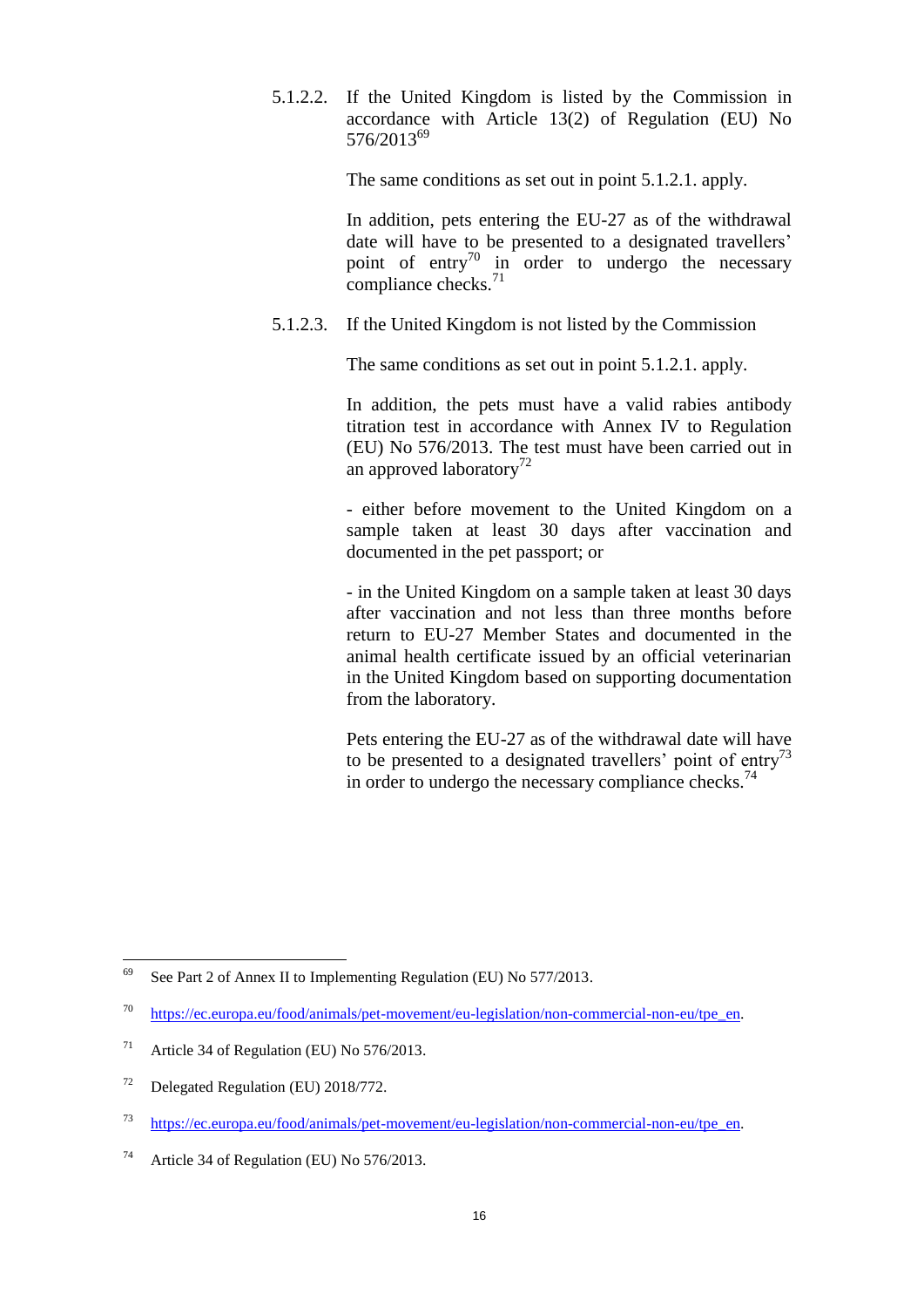# <span id="page-16-0"></span>**5.2. Plants and plant products<sup>75</sup>**

Union law<sup>76</sup> prohibits the introduction into the Union of certain plants, plant products and other objects due to their phytosanitary risk. Examples are grapevine or citrus plants for planting, seed potatoes or soil. These prohibitions also apply where plants, plant products and other objects accompany travellers.<sup>77</sup>78

As of the withdrawal date, these prohibitions apply also vis-à-vis the United Kingdom.<sup>79</sup>

Travellers concerned are advised to enquire, prior to travelling, the precise scope of these prohibitions.

# <span id="page-16-1"></span>**5.3. Personal consignments of products of animal origin<sup>80</sup>**

Union  $law<sup>81</sup>$  prohibits the introduction into the EU of certain products of animal origin where they form part of travellers' luggage. $82$  This concerns for

<sup>78</sup> New EU rules will apply from 14 December 2019. According to these rules, all prohibitions or import requirements for plants and other commodities from third countries also apply to plants and other commodities accompanying travellers. However, small quantities of certain plants and other commodities may be introduced without a phytosanitary certificate, only if so regulated by a Commission implementing act to be adopted in the future, see Article 75 of Regulation (EU) 2016/2031 of the European Parliament of the Council of 26 October 2016 on protective measures against pests of plants, OJ L 317, 23.11.2016, p. 4.

The rules also apply, as of the withdrawal date, to personal consignments of travellers from the Channel Islands and the Isle of Man (Regulation (EEC) No 706/73 of the Council of 12 March 1973 concerning the Community arrangements applicable to the Channel Islands and the Isle of Man for trade in agricultural products, OJ L 68, 15.3.1973, p. 1).

| 80 | more                                                                  | information. | please | consult |
|----|-----------------------------------------------------------------------|--------------|--------|---------|
|    | https://ec.europa.eu/food/animals/animalproducts/personal imports en. |              |        |         |

- <sup>81</sup> Commission Regulation (EC) No 206/2009 of 5 March 2009 on the introduction into the Community of personal consignments of products of animal origin, OJ L 77, 24.3.2009, p. 1.
- <sup>82</sup> In this context, while not necessarily directly relevant for travellers, it is recalled that Union law **prohibits the importation into the EU of any catering waste from means of transport operating internationally** (Articles  $8(f)$  and  $41(2)(c)$  of Regulation (EC) No 1069/2009 of the European Parliament and of the Council of 21 October 2009 laying down health rules as regards animal byproducts and derived products not intended for human consumption and repealing Regulation (EC) No 1774/2002 (Animal by-products Regulation), OJ L 300, 14.11.2009, p. 1). Such catering waste has to be disposed of in accordance with 12 of Regulation (EC) No 1069/2009 (e.g. direct incineration), or it has to remain on board of the means of transport and returned to the third country.

<sup>75</sup>  $75$  For more information, please consult [https://ec.europa.eu/food/animals/animalproducts/personal\\_imports\\_en.](https://ec.europa.eu/food/animals/animalproducts/personal_imports_en)

<sup>76</sup> Article 4 in conjunction with Annex III, Part A of Council Directive 2000/29/EC of 8 May 2000 on protective measures against the introduction into the Community of organisms harmful to plants or plant products and against their spread within the Community, OJ L 169, 10.7.2000, p. 1.

Union law also introduces certain requirements for the introduction into the Union of certain plants, plant products or other objects. However those requirements do not apply to small quantities, see Article 5(4) of Directive 2000/29/EC.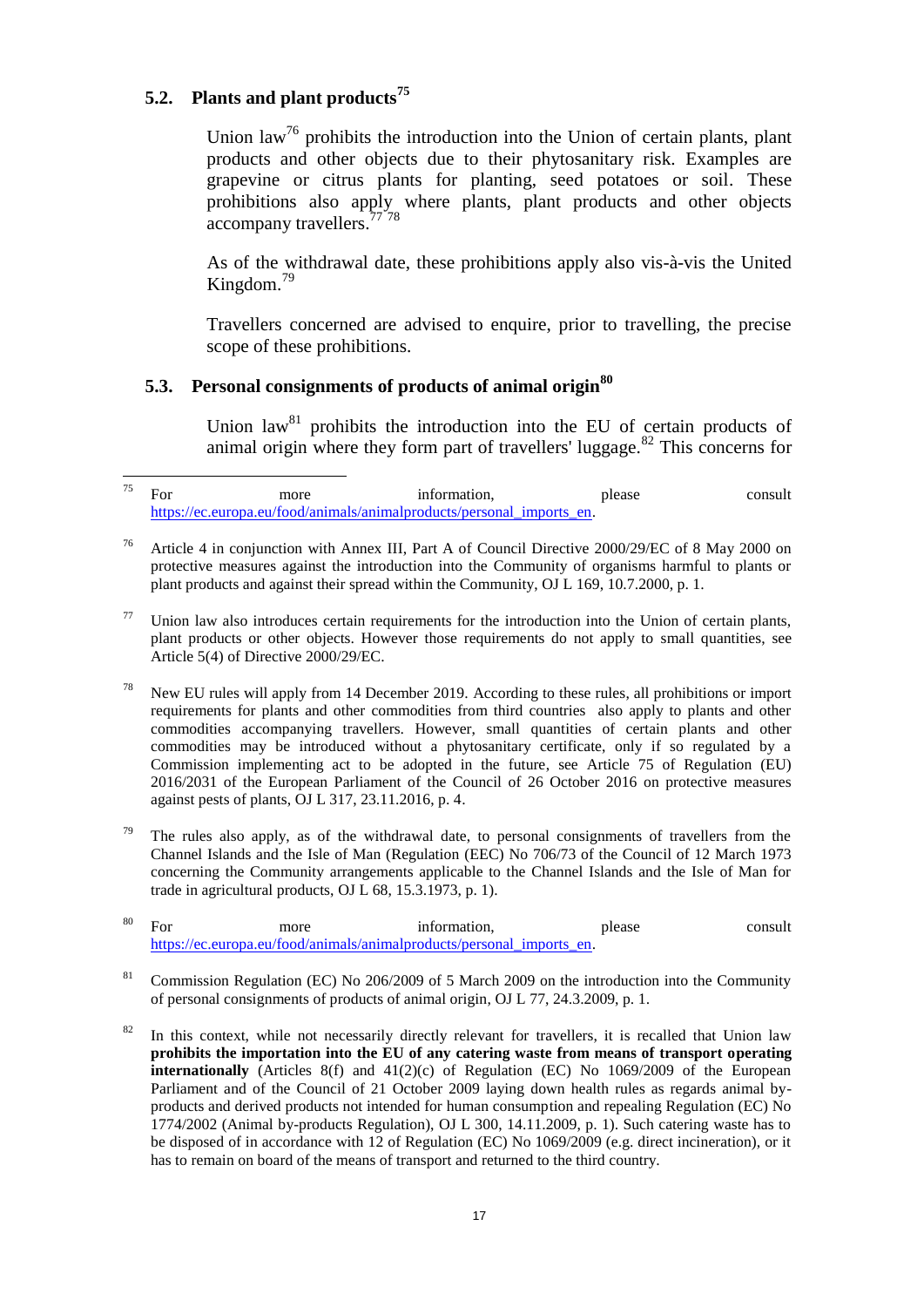example meat and milk and their products like ham and cheese. Exceptions are provided for certain quantities of, for example, powdered infant milk, infant food, and special foods or special processed pet feed required for medical reasons.

As of the withdrawal date, these prohibitions apply also vis-à-vis the United Kingdom.<sup>83</sup>

The Commission has adopted  $84$  a "leaflet" (annexed) that sets out the detailed rules, as well as the exceptions, for example for medical or nutritional purposes.

### <span id="page-17-0"></span>**5.4. Cash<sup>85</sup>**

Union law requires persons that enter or leave the EU carrying EUR 10 000 or more in cash (or its equivalent in other currencies) or in bearer negotiable instruments (easily convertible assets such as cheques drawn on a third party) to make a declaration to the customs authorities of the Member State in which they are entering or leaving the EU.<sup>86</sup>

As of the withdrawal date, this obligation applies also vis-à-vis the United Kingdom.

Customs authorities are empowered under Regulation (EC) No 1889/2005 to undertake controls on individuals, their baggage and their means of transport and detain cash that has not been declared.

Travellers must be aware that all Member States of the EU apply penalties in the event of failure to comply with the obligation to declare as laid down in Regulation (EC) No 1889/2005.

# <span id="page-17-1"></span>**5.5. Cultural goods<sup>87</sup>**

Union law<sup>88</sup> submits the export of certain cultural goods (such as furniture more than 50 years old or books more than 100 years old and with a value of

- <sup>86</sup> Article 3(1) of Regulation (EC) No 1889/2005 of the European Parliament and of the Council of 26 October 2005 on controls of cash entering or leaving the Community, OJ L 309, 25.11.2005, p. 9.
- <sup>87</sup> For more information, please consult https://ec.europa.eu/taxation\_customs/business/customscontrols/cultural-goods\_en.
- <sup>88</sup> Article 2(1) of Council Regulation (EC) No 116/2009 of 18 December 2008 on the export of cultural goods, OJ L 39, 10.2.2009, p. 1.

<sup>83</sup> The rules also apply, as of the withdrawal date, to personal consignments of travellers from the **Channel Islands** and the **Isle of Man** (Regulation (EEC) No 706/73 of the Council of 12 March 1973 concerning the Community arrangements applicable to the Channel Islands and the Isle of Man for trade in agricultural products, OJ L 68, 15.3.1973, p. 1).

<sup>&</sup>lt;sup>84</sup> Annex IV to Regulation (EC) No 206/2009.

<sup>&</sup>lt;sup>85</sup> For more information, please consult [https://ec.europa.eu/taxation\\_customs/individuals/cash](https://ec.europa.eu/taxation_customs/individuals/cash-controls_en)[controls\\_en.](https://ec.europa.eu/taxation_customs/individuals/cash-controls_en)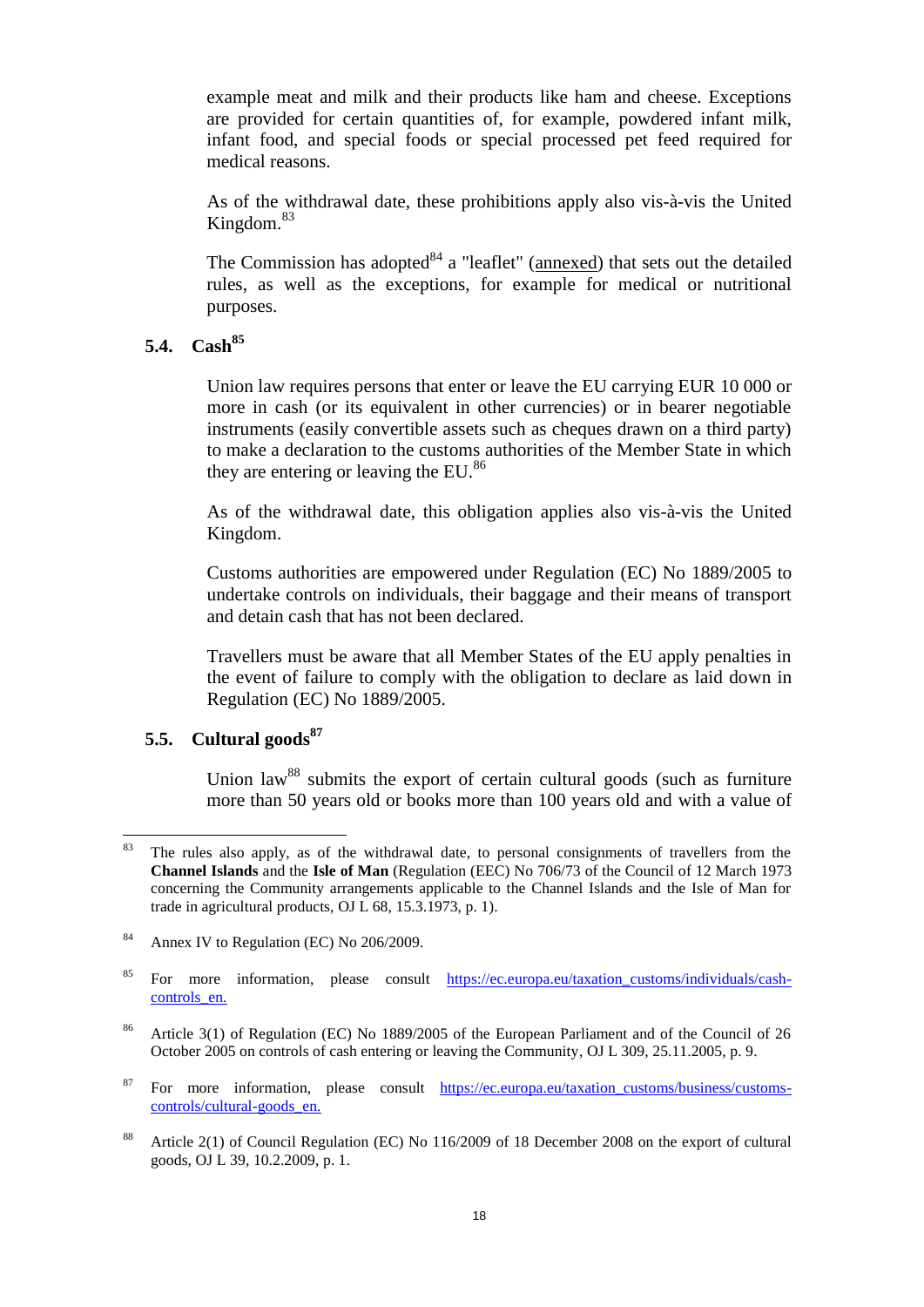more than EUR 50.000, printed maps more than 200 years old and with a value of more than EUR  $15.000^{89}$  to an export licence. This requirement also applies to individual travellers.

As of the withdrawal date, this obligation applies also vis-à-vis the United Kingdom.

Travellers concerned are advised to enquire whether goods carried in luggage are subject to export licence requirements.

# <span id="page-18-0"></span>**5.6. Specimens of endangered species<sup>90</sup>**

Union law<sup>91</sup> as a general rule provides that persons *travelling to the EU from third countries* may introduce specimens of endangered species (animals or plants) $92$  into the EU only subject to the prior authorisation by the CITES authority of the Member State of destination. The persons *travelling from the EU to a third country* may (re-)export such specimens only based on the prior authorisation by the CITES authority of the Member State where the specimens are located. The documents required to this effect depend on the status of the species in question (i.e. how strictly it is protected, which varies between the different annexes to Regulation (EC) No 338/97) and on the nature and direction of the movement (import, export or re-export).

Union law provides, however, for exceptions from the authorisation requirement:

 "Personal and household effects": The import or (re-)export of 'personal and household effects' is *not subject to prior authorisation*. *93* However, certain conditions regarding the mode and circumstances of the cross-border movement must be fulfilled for dead specimens and parts or derivatives of animals or plants to be considered as 'personal and household effects'. Live animals or plants do not qualify as such. Hunting trophies are generally also covered by these less strict provisions, but hunting trophies from certain strictly protected species are subject to specific rules.  $95$ 

- <sup>94</sup> Articles 57, 58 and 58a of Commission Regulation (EC) No. 865/2006 of 4 May 2006 laying down detailed rules concerning the implementation of Council Regulation (EC) No 338/97 on the protection of species of wild fauna and flora by regulating trade therein, OJ L 166, 19.6.2006, p. 1.
- <sup>95</sup> An overview of the provisions applicable to personal and household effects appears on pp. 78-79 of the *Reference Guide – European Wildlife Trade Regulations*, available at http://ec.europa.eu/environment/cites/legis\_refguide\_en.htm.

<sup>89</sup> See Annex I to Regulation (EC) No 116/2009.

For more information, please consult http://ec.europa.eu/environment/cites/index\_en.htm.

<sup>&</sup>lt;sup>91</sup> Council Regulation (EC) No 338/97 of 9 December 1996 on the protection of species of wild fauna and flora by regulating trade therein, OJ L 61, 3.3.1997, p. 1.

<sup>&</sup>lt;sup>92</sup> The endangered species are listed in the annexes to Regulation (EC) No 338/97.

<sup>&</sup>lt;sup>93</sup> Article 7(3) of Regulation (EC) No 338/97.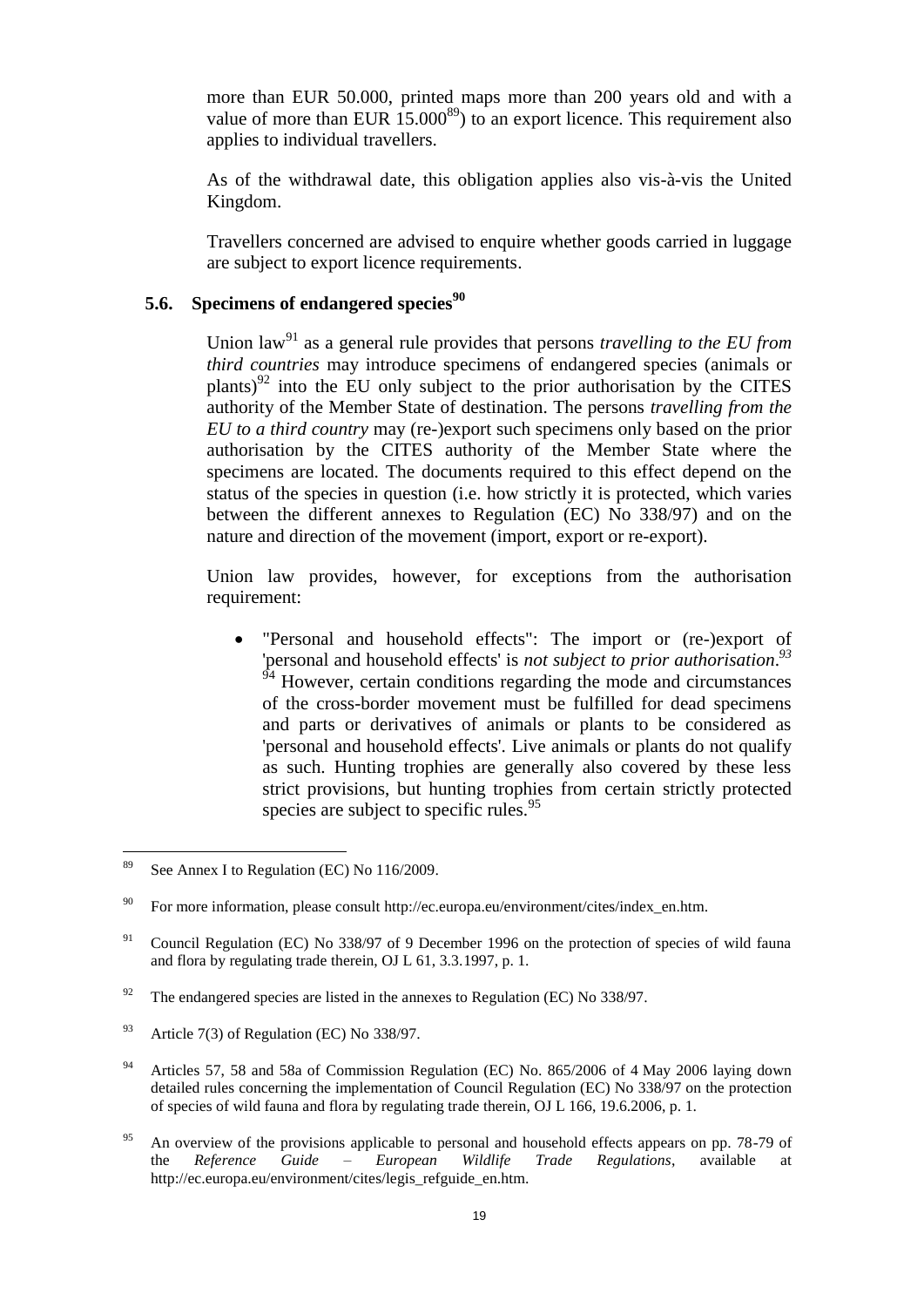Pets: People travelling to and from the EU with their pets, where these belong to species listed in the annexes to Regulation (EC) No 338/97 (such as most parrots<sup>96</sup>, and certain turtles and corals) can apply for a *personal ownership certificate*. <sup>97</sup> Such a certificate can be obtained for a legally acquired live animal held for personal, non-commercial purposes, if the person travelling wants to avoid having to apply for prior authorisation each time an international border is crossed. For travels to and from the EU, the certificate is issued by the CITES authority of the Member State from which the animal originates or, if it originates from a third country, by the CITES authority of the Member State into which it was first introduced.

As of the withdrawal date, the authorisation requirement applies to movements of such specimens between the United Kingdom and the EU.

**For more information, please refer to the "***Notice to stakeholders – Withdrawal of the United Kingdom and EU rules on trade in protected species of wild fauna and flora***".<sup>98</sup>**

Travellers concerned are advised to contact the CITES authorities<sup>99</sup> of the Member State of destination (if it is an import) or where the specimen is located (if it is a (re-)export) in order to apply and obtain the necessary prior authorisations or certificates.

### <span id="page-19-0"></span>**5.7. Invasive alien species<sup>100</sup>**

Union law<sup>101</sup> provides that persons travelling to the EU may introduce specimens of invasive alien species of Union concern<sup>102</sup> only subject to the prior authorisation by the competent authorities of the Member State of destination and, where relevant, of transit. The prohibition applies to live specimens as well as to any parts, gametes, seeds, eggs or propagules,

<sup>96</sup> Please note that this issue is separate from veterinary requirements (see above, section 5.1).

 $97$  Chapter VIII of Regulation (EC) No. 865/2006.

<sup>98</sup> [https://ec.europa.eu/info/sites/info/files/file\\_import/trade\\_in\\_protected\\_species\\_en.pdf](https://ec.europa.eu/info/sites/info/files/file_import/trade_in_protected_species_en.pdf)

<sup>&</sup>lt;sup>99</sup> A list of the CITES authorities of the EU Member States is maintained and updated, in case of changes, by the European Commission and can be consulted at the following address: http://ec.europa.eu/environment/cites/pdf/list\_authorities.pdf

<sup>&</sup>lt;sup>100</sup> For more information, please consult [http://ec.europa.eu/environment/nature/invasivealien/index\\_en.htm](http://ec.europa.eu/environment/nature/invasivealien/index_en.htm)

<sup>&</sup>lt;sup>101</sup> Regulation (EU) No 1143/2014 of the European Parliament and of the Council of 22 October 2014 on the prevention and management of the introduction and spread of invasive alien species, OJ L 317, 4.11.2014, p. 35.

<sup>&</sup>lt;sup>102</sup> The invasive alien species of Union concern are listed in the annex to Commission Implementing Regulation (EU) 2016/1141 of 13 July 2016 adopting a list of invasive alien species of Union concern pursuant to Regulation (EU) No 1143/2014 of the European Parliament and of the Council, OJ L 189, 14.7.2016, p. 4. See also here: [http://ec.europa.eu/environment/nature/invasivealien/list/index\\_en.htm.](http://ec.europa.eu/environment/nature/invasivealien/list/index_en.htm)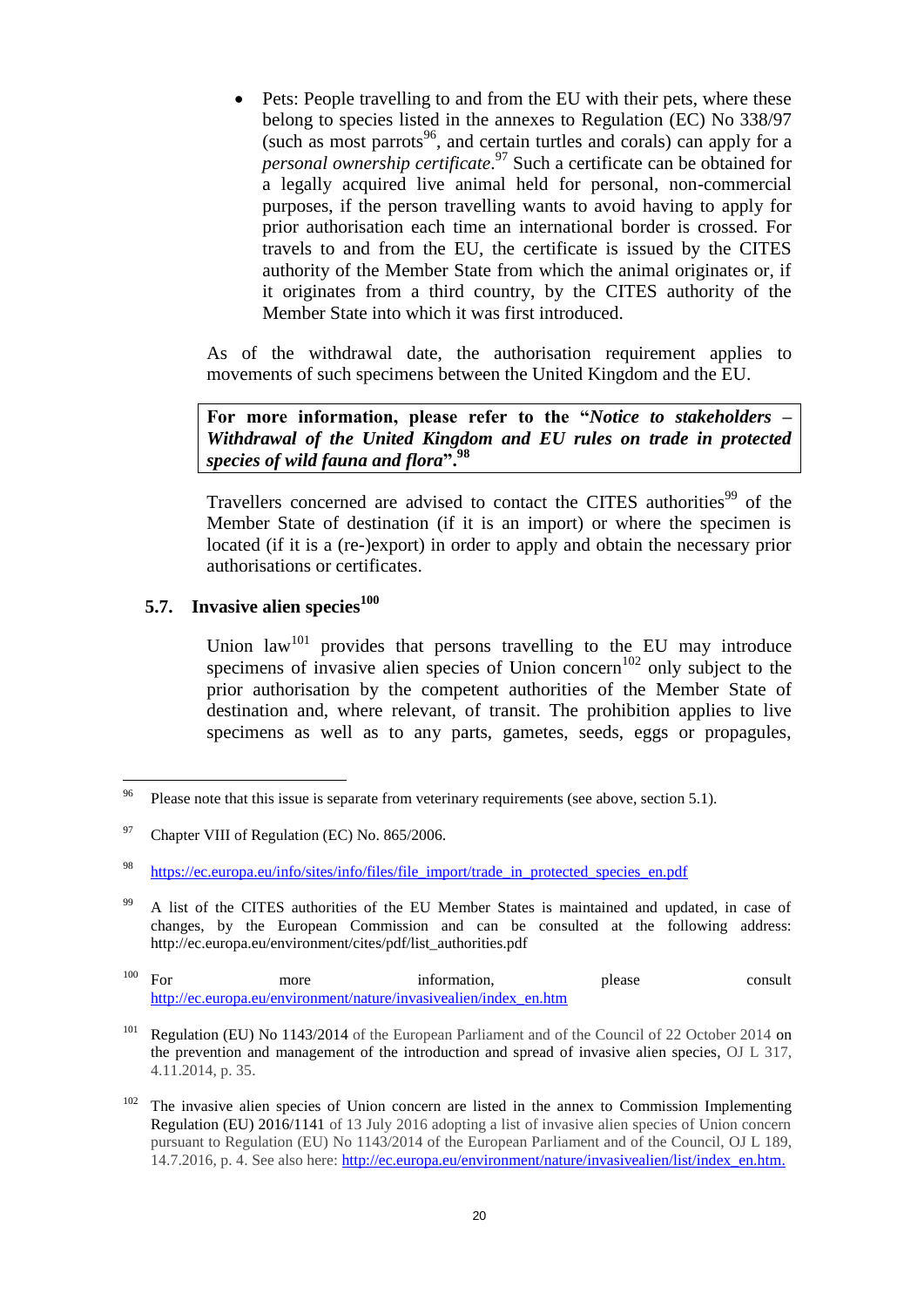hybrids, varieties or breeds of these species that might survive and subsequently reproduce.

The list of invasive alien species of Union concern is valid throughout the EU territory, excluding the outermost regions, which must establish lists adapted to their own circumstances. However, in addition to the EU list of invasive alien species of Union concern, each Member State may establish its own national list of invasive alien species subject to specific national rules.

As of the withdrawal date, the rules indicated above will become applicable to movements of such specimens from the United Kingdom to the EU.

Travellers concerned are advised to seek advice on such national lists from the competent authorities of the destination or transit Member States.

# <span id="page-20-0"></span>**5.8. Firearms<sup>103</sup>**

Union  $\text{law}^{104}$  provides for a specific regime for the movement of firearms between Member States, including firearms accompanying travellers. These rules provide, inter alia, for the issuing of a 'European firearms pass'. This is issued on request by the competent authorities of a Member State to a person who is lawfully entering into possession of and using a firearm.<sup>105</sup>

Whenever persons want to travel from an EU Member States to another EU Member State, or through an EU Member State, they must obtain prior authorisation from each of those Member States which will then be recorded in the European firearms pass that they must have in their possession throughout their journey. However, there are exceptions to this need for prior authorisation. This is the case for historical re-enactors and hunters, who may travel with specific categories of firearms as long as they are in possession of a European firearms pass listing their firearms and given that they are able to substantiate the reasons for their journey (such as an invitation for an event in Member State of destination).

As of the withdrawal date, these rules no longer apply to firearms moved from the United Kingdom to the EU and *vice-versa*. Rather, rules for bringing firearms into/out of the Union will apply.<sup>106</sup> These rules provide for the following: $107$ 

<sup>103</sup> For more information, please consult [http://ec.europa.eu/growth/sectors/defence/defence-firearms](http://ec.europa.eu/growth/sectors/defence/defence-firearms-directives_en)[directives\\_en](http://ec.europa.eu/growth/sectors/defence/defence-firearms-directives_en) and [https://ec.europa.eu/home-affairs/what-we-do/policies/organized-crime-and-human](https://ec.europa.eu/home-affairs/what-we-do/policies/organized-crime-and-human-trafficking/trafficking-in-firearms_en)[trafficking/trafficking-in-firearms\\_en.](https://ec.europa.eu/home-affairs/what-we-do/policies/organized-crime-and-human-trafficking/trafficking-in-firearms_en)

<sup>&</sup>lt;sup>104</sup> Council Directive 91/477/EEC of 18 June 1991 on control of the acquisition and possession of weapons, OJ L 256, 13.9.1991, p. 51.

<sup>&</sup>lt;sup>105</sup> The European Firearms Pass is valid for a maximum period of 5 years, which may be extended. It is a non-transferable document and records the firearms possessed and used by the holder of the pass.

<sup>&</sup>lt;sup>106</sup> Regarding the relevant EU customs rules, see sections 3 and 4 of this notice.

 $107$  It is recalled that the United Kingdom is going to apply, as of the withdrawal date, national rules for imports and exports into/from the United Kingdom.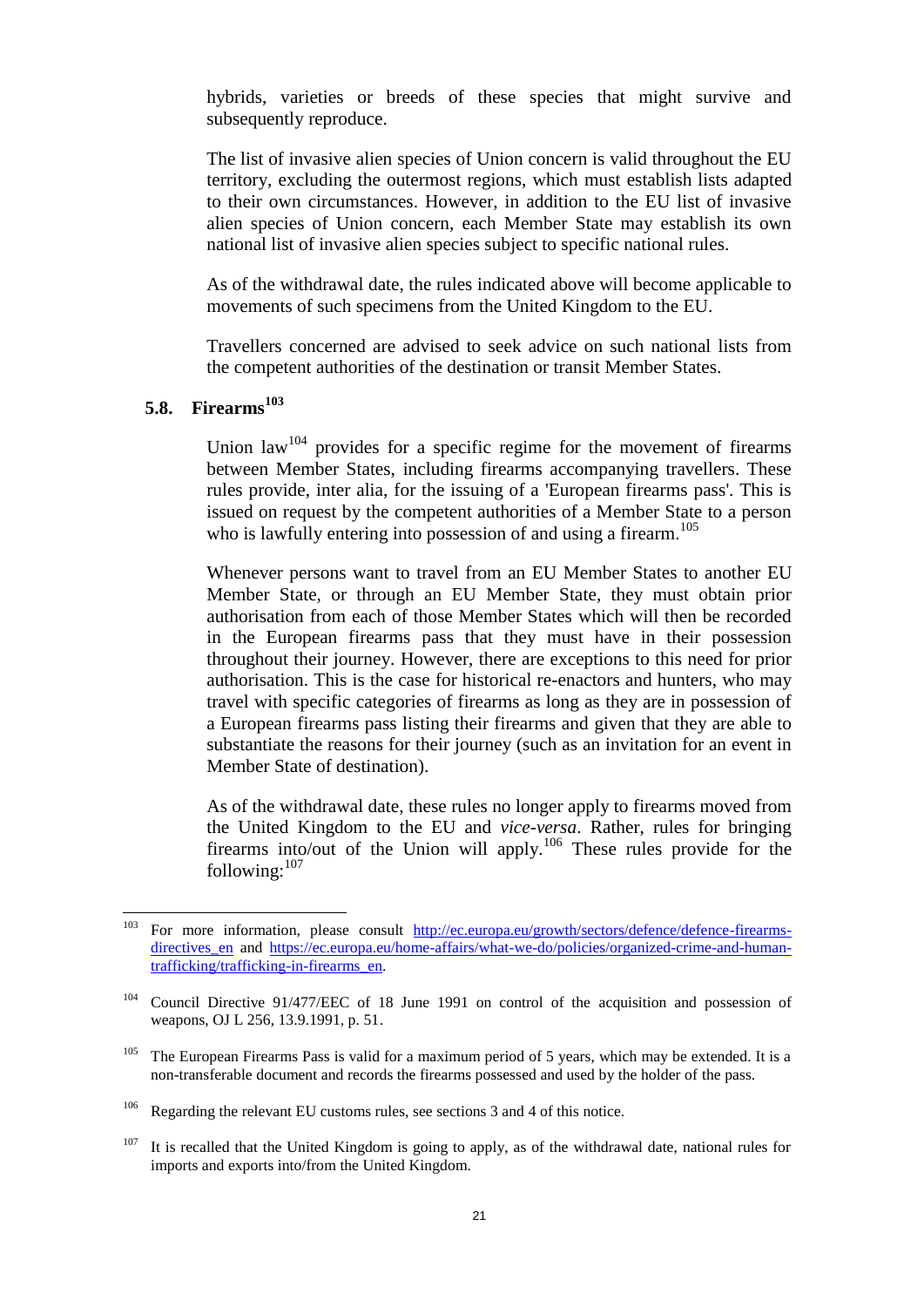- Where firearms are brought temporarily into the EU from the United Kingdom, national rules for the declaration and authorisation of firearms will apply.<sup>108</sup>
- With respect to temporary exports from the EU to the United Kingdom of certain firearms by hunters or sport shooters as part of their accompanied personal effects (or for the re-export following temporary admission for hunting or sport shooting activities), no export authorisation will be required, provided that they substantiate to the competent authorities the reasons for the journey.<sup>109</sup> When leaving the EU to the United Kingdom through a Member State other than the Member State of their residence, hunters and sport shooters shall produce to the competent authorities a European Firearms Pass. In the case of travel by air, the European Firearms Pass shall be produced to the competent authorities where the relevant items are handed over to the airline for transport out of the customs territory of the Union. When leaving the EU to the United Kingdom through the Member State of their residence, hunters and sport shooters may, instead of a European Firearms Pass, choose to produce another document considered valid for this purpose by the competent authorities of that Member State.<sup>110</sup>

Travellers concerned are advised to enquire with the responsible authorities of the United Kingdom or the relevant EU Member State what the precise conditions for the import, export or transit of firearms are.

#### <span id="page-21-0"></span>**6. USE OF AUTOMOTIVE VEHICLES**

#### <span id="page-21-1"></span>**6.1. Driving licences<sup>111</sup>**

According to Union law,  $112$  driving licences issued by Member States of the EU are mutually recognised. $113$  As of the withdrawal date, this mutual

<sup>108</sup> This notice does not address the rules for the placing on the market of firearms imported into the EU, cf. Article 4 of Directive 91/477/EEC.

<sup>&</sup>lt;sup>109</sup> Article 9(1)(a) of Regulation (EU) No 258/2012 of the European Parliament and of the Council of 14 March 2012 implementing Article 10 of the United Nations' Protocol against the illicit manufacturing of and trafficking in firearms, their parts and components and ammunition, supplementing the United Nations Convention against Transnational Organised Crime (UN Firearms Protocol), and establishing export authorisation, and import and transit measures for firearms, their parts and components and ammunition, OJ L 94, 30.3.2012, p. 1.

<sup>&</sup>lt;sup>110</sup> Article 9(1)(b) of Regulation (EU) No 258/2012.

<sup>&</sup>lt;sup>111</sup> For more information, please consult https://ec.europa.eu/transport/road\_safety/topics/drivinglicence/eu-driving licence en.

<sup>&</sup>lt;sup>112</sup> Article 2 of Directive 2006/126/EC of the European Parliament and of the Council of 20 December 2006 on driving licences, OJ L 403, 30.12.2006, p. 18.

<sup>&</sup>lt;sup>113</sup> The holder of a valid driving licence issued by an EU Member State may also exchange it for an equivalent driving licence by another Member State if the holder takes up normal residence in that Member State (Articles 11 and 12 of Directive 2006/126/EC). As of the withdrawal date, a driving licence issued by the United Kingdom can no longer be exchanged for a driving licence by an EU-27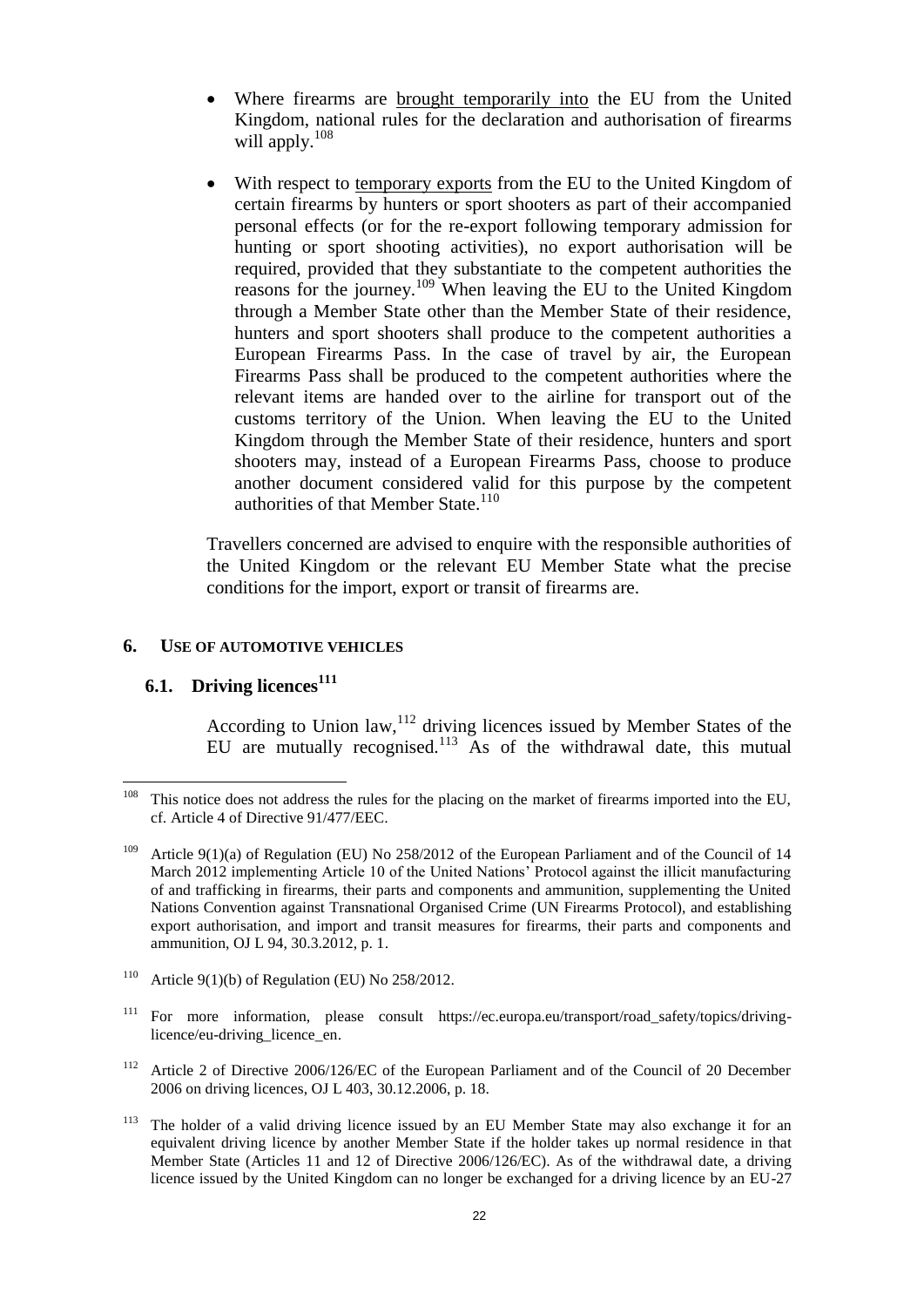recognition will no longer be compulsory as a matter of EU law. Instead, an international agreement, the Vienna Convention on Road Traffic,  $114$  will apply. The United Kingdom and all but four Member States (Ireland, Cyprus, Malta and Spain) are parties to this Convention which provides for the recognition of national driving licences and international driving permits issued by contracting states in accordance with this Convention.

The four EU Member States (Ireland, Cyprus, Malta and Spain) which are not parties to the Vienna Convention on Road Traffic are parties to a previous international agreement, to which the United Kingdom is also a party  $^{115}$ . This agreement provides for the recognition of driving licences, but parties to this agreement may also require the holders of driving licences to be in possession of an International Driving Permit.

Holders of UK driving licences who intend to drive in the EU are therefore advised to contact the responsible Member State authorities regarding the recognition rules for driving licences. Holders of European Union driving licences who intend to drive in the United Kingdom are advised to contact the responsible authority in the United Kingdom regarding the recognition rules for their driving licences.

# <span id="page-22-0"></span>**6.2. Third party liability insurance<sup>116</sup>**

Union  $\text{law}^{117}$  prohibits the use on the territory of the EU Member States of uninsured vehicles, and ensures that insurance against civil liability arising from the use of vehicles covers the entire territory of the  $EU^{118}$  A vehicle normally based in a third country must be provided with a valid "green card" or with a certificate of frontier insurance.<sup>119</sup> Compliance with this requirement may be verified upon entry into the EU.

As of the withdrawal date, for vehicles used in the EU but registered in the United Kingdom, only the international Green Card system<sup>120</sup> applies. The Green Card system allows the use in a State of a vehicle insured in another State, provided that both States are members of the Green Card system. All

Member State on the basis of EU law. A driving licence issued, prior to the withdrawal date, by an EU-27 Member State in exchange of a driving licence issued in the United Kingdom remains valid.

<sup>115</sup> Convention on Road Traffic, Geneva, 19 September 1949.

- <sup>117</sup> Article 7 of Directive 2009/103/EC of the European Parliament and of the Council of 16 September 2009 relating to insurance against civil liability in respect of the use of motor vehicles, and the enforcement of the obligation to insure against such liability, OJ L 263, 7.10.2009, p. 11.
- <sup>118</sup> Article 14 of Directive 2009/103/EC.
- <sup>119</sup> Article 8(1) of Directive 2009/103/EC.
- $120$  http://www.cobx.org.

 $\overline{a}$ 

<sup>&</sup>lt;sup>114</sup> Article 41(2) of the Convention on Road Traffic, Vienna, 8 November 1968.

<sup>&</sup>lt;sup>116</sup> For more information please consult [https://ec.europa.eu/info/business-economy-euro/banking-and](https://ec.europa.eu/info/business-economy-euro/banking-and-finance/insurance-and-pensions/motor-insurance_en)[finance/insurance-and-pensions/motor-insurance\\_en.](https://ec.europa.eu/info/business-economy-euro/banking-and-finance/insurance-and-pensions/motor-insurance_en)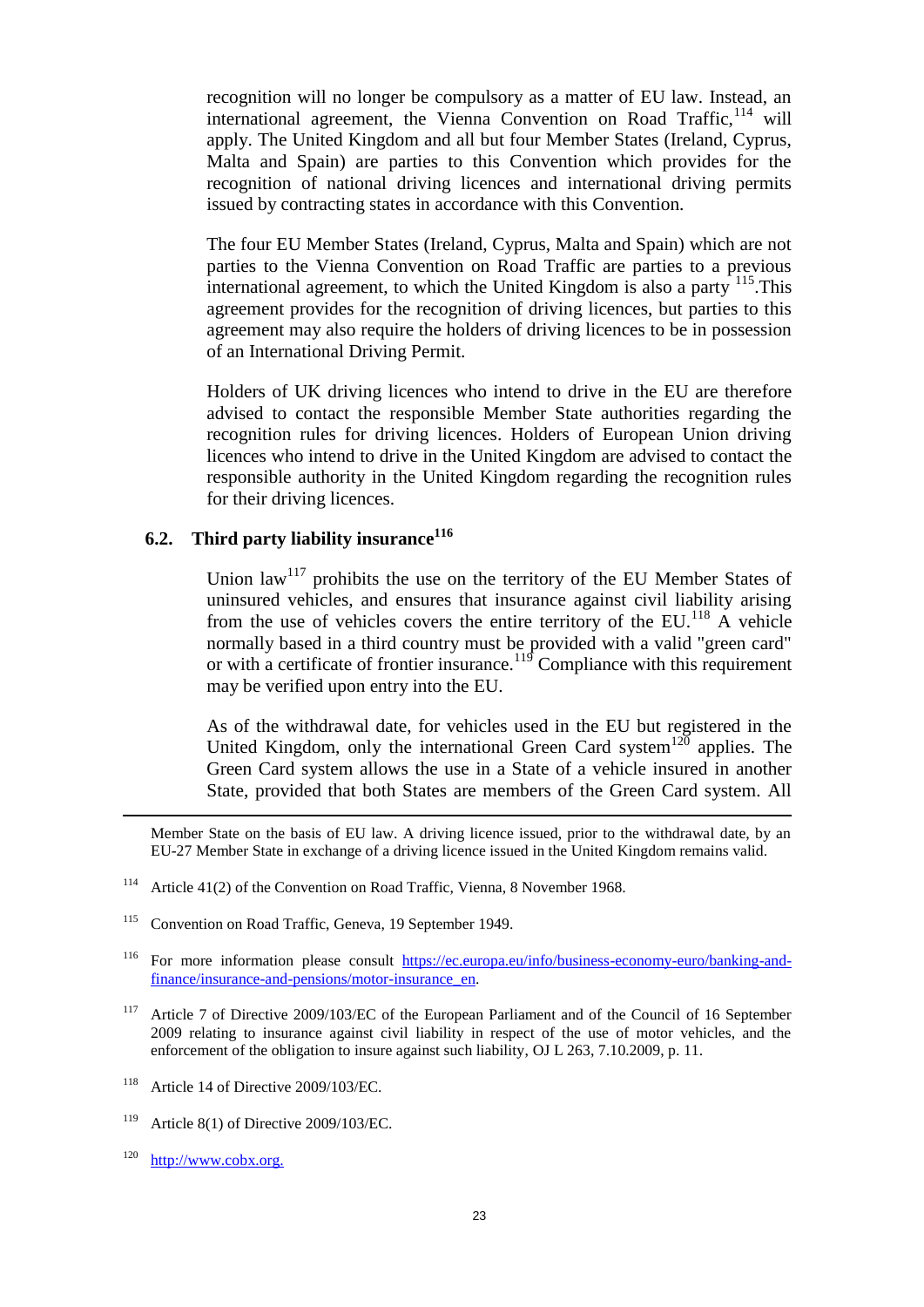EU-27 Member States and the United Kingdom participate in the Green Card system.

However, the following should be noted:

• The Green Card system does not oblige motor insurers in a Green Card member country to cover the territory of the Green Card member countries (an additional premium might be charged for the coverage).

Travellers to the EU from the United Kingdom with a UK-registered vehicle are advised to ensure, prior to travelling that their motor insurance policy covers the EU. The same applies for travellers from the EU to the United Kingdom with an EU-registered vehicle.

 A vehicle normally based in a third country must have present a valid Green Card when entering the EU, unless the third country benefits from a Commission decision that exempts it from this requirement.<sup>121</sup>

Travellers to the EU from the United Kingdom with a UK-registered vehicle are advised to ensure, prior to travelling, that a Green Card is present in the vehicle, unless they have certainty that the aforementioned Commission decision has been taken. Travellers from the EU to the United Kingdom with an EU-registered vehicle are advised to travel with the Green Card in the vehicle, or query the matter with the authorities in the United Kingdom.

#### <span id="page-23-0"></span>**7. MEDICAL TREATMENT AND RELATED ISSUES; EMERGENCIES**

### <span id="page-23-1"></span>**7.1. Entitlement of healthcare under Union law on social security coordination<sup>122</sup>**

Union  $\text{law}^{123}$  provides for access to healthcare during temporary stay abroad based on the European Health Insurance Card (EHIC) or, for planned treatments, based on the prior authorisation by the relevant competent institution (e.g. the institution with which the person concerned is insured).

Costs of such healthcare are reimbursed between the relevant institutions of the Member States involved.

As of the withdrawal date, these rules no longer apply vis-à-vis the United Kingdom.<sup>124</sup> This means the following:

 $121$ Article 8(2) of Directive 2009/103/EC. Regarding non-EEA States, such Commission decisions have been taken for Andorra, Serbia and Switzerland.

<sup>122</sup> For more information, please consult http://ec.europa.eu/social/main.jsp?catId=559.

<sup>&</sup>lt;sup>123</sup> Regulation (EC) No 883/2004 of the European Parliament and of the Council of 29 April 2004 on the coordination of social security systems, OJ L 166, 30.4.2004, p. 1.

<sup>&</sup>lt;sup>124</sup> The EU-UK Withdrawal Agreement would provide, in Article 35, for rules ensuring reimbursement, recovery and offsetting in relation to events that occurred before the end of the transition period.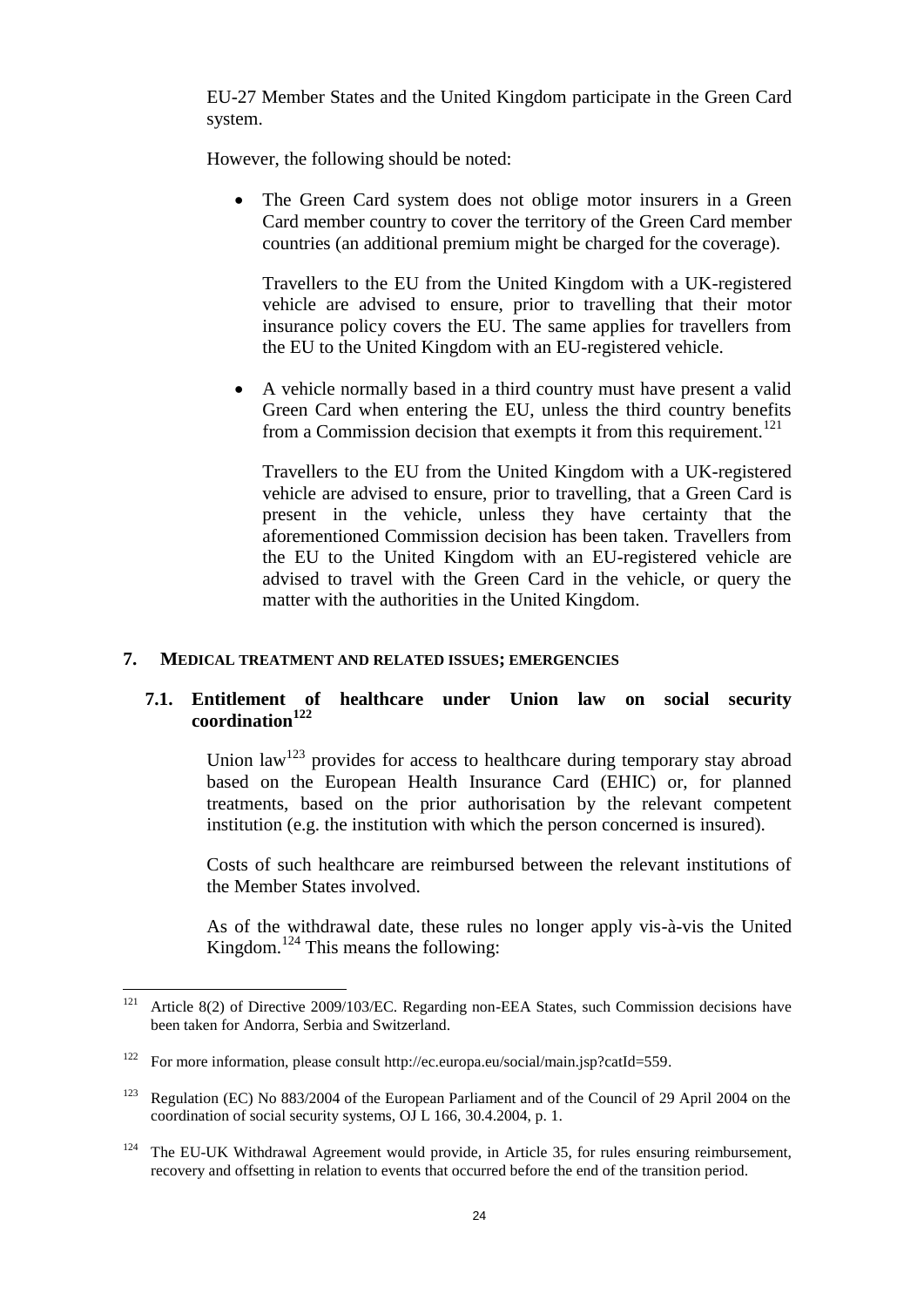As of the withdrawal date, nationals of EU-27 Member States and their family members will not be able to access healthcare for unexpected care in the United Kingdom on the basis of EHIC. UK nationals will not be able to access healthcare in the EU-27 on the basis of EHIC as of the withdrawal date.

Persons insured in an EU-27 Member State and intending to travel in the United Kingdom are advised to query with the institution with which they are insured whether it will reimburse healthcare accessed in a third country. The same applies to persons insured in the United Kingdom and intending to travel in the EU-27.

Where reimbursement is not ensured, persons concerned should consider taking out private travel insurance.

 As of the withdrawal date, prior authorisations for planned treatments in the United Kingdom can no longer be issued by EU-27 Member States on the basis of Union law. No prior authorisations can be issued by the United Kingdom for planned treatments in the EU-27 on the basis of Union law.

### <span id="page-24-0"></span>**7.2. Entitlement of re-imbursement for cross-border healthcare under Union law on cross-border healthcare<sup>125</sup>**

Apart from the system of social security coordination referred to in section 7.1 of this notice, Union law<sup>126</sup> also provides for the possibility to obtain, under certain circumstances, reimbursement by the Member State of affiliation for a cross-border healthcare treatment in another Member State. As of the withdrawal date, patients affiliated in an EU-27 Member State will no longer benefit from the rules on reimbursement set out in that legislation as regards the cross-border treatment provided in the United Kingdom. Nor will patients affiliated in the United Kingdom any longer benefit from EU rules on reimbursement. It will be up to the EU-27 Member State of affiliation and the United Kingdom to decide on the reimbursement of such healthcare based on national law (in the same way as for healthcare received in other third countries).

Patients intending to obtain, as of the withdrawal date, reimbursement from an EU-27 Member State of affiliation for a treatment provided in the United Kingdom should query with their National Contact Points set up in accordance with Union  $\text{law}$ .<sup>127</sup> The same applies to patients intending to

<sup>125</sup> For more information, please consult https://ec.europa.eu/health/cross\_border\_care/overview\_en.

<sup>&</sup>lt;sup>126</sup> Directive 2011/24/EU of the European Parliament and of the Council of 9 March 2011 on the application of patients' rights in cross-border healthcare (OJ L 88, 4.4.2011, p. 45).

<sup>&</sup>lt;sup>127</sup> Article 6 of Directive 2011/24/EU.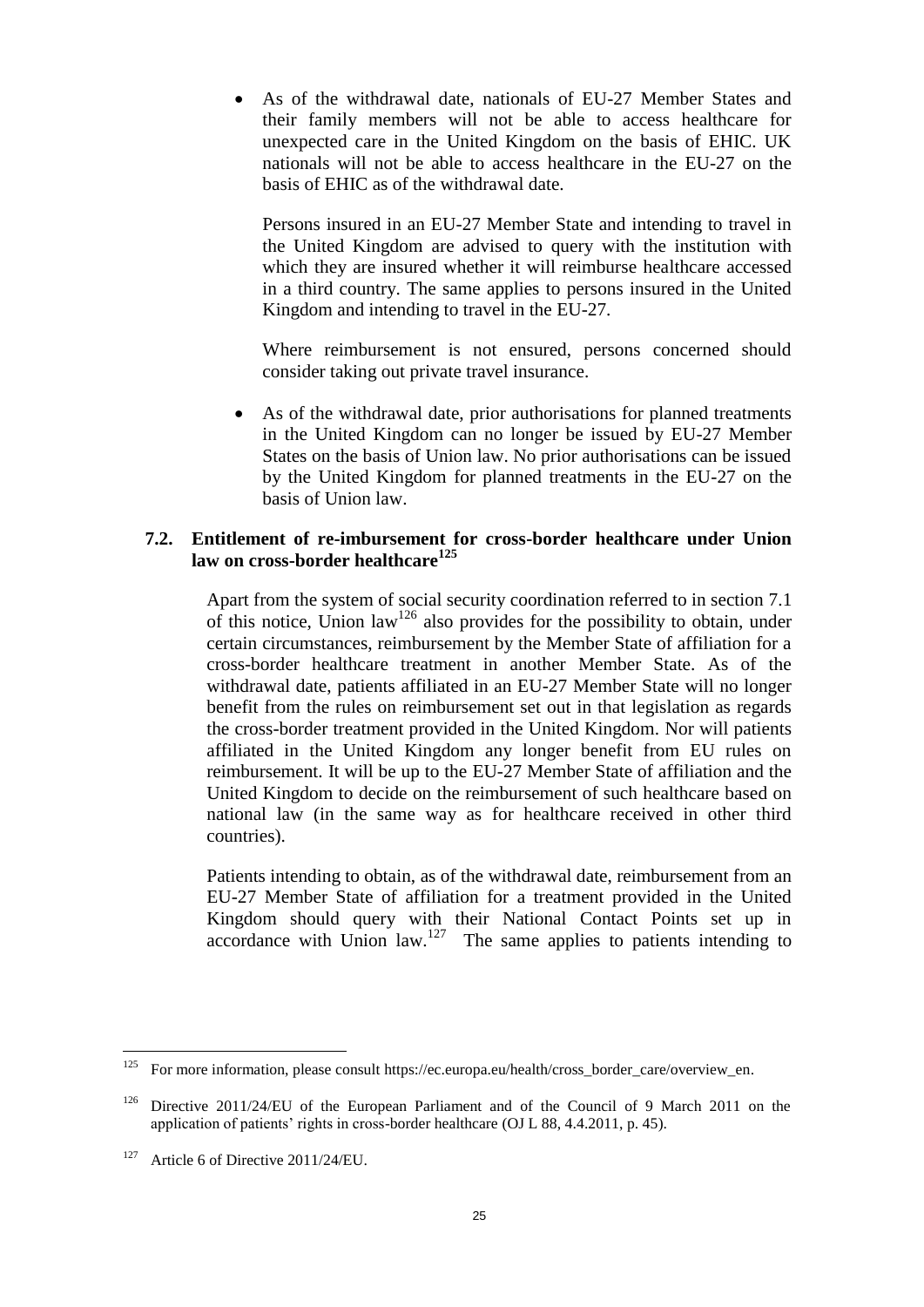obtain, as of the withdrawal date, reimbursement from the United Kingdom.<sup>128</sup>

# <span id="page-25-0"></span>**7.3. Recognition of medical prescriptions issued in another Member State<sup>129</sup>**

Union  $law<sup>130</sup>$  obliges Member States to recognise cross-border medical prescriptions of medicinal products or medical devices issued in another Member State. A medical prescription issued in the United Kingdom, as of the withdrawal date, will no longer be recognised in an EU-27 Member State on the basis of Union law.

# <span id="page-25-1"></span>**7.4. European emergency number – 112<sup>131</sup>**

Union law<sup>132</sup> obliges Member States to ensure that all end-users of electronic communications services allowing calls from fixed and mobile telephones, including from payphones, are able to call the "European emergency number" 112 free of charge. In addition, users with disabilities must have access to emergency services that is equivalent to that enjoyed by other users.

As of the withdrawal date, these obligations no longer apply to the United Kingdom.

# <span id="page-25-2"></span>**7.5. Parking cards for disabled<sup>133</sup>**

EU  $\text{law}^{134}$  recommends that EU Member States mutually recognise parking cards for people with disabilities, introduced in accordance with the standardised EU-model parking card.<sup>135</sup>

- <sup>131</sup> For more information, please consult https://ec.europa.eu/digital-single-market/en/112.
- <sup>132</sup> Article 26 of Directive 2002/22/EC of the European Parliament and of the Council of 7 March 2002 on universal service and users' rights relating to electronic communications networks and services (Universal Service Directive), OJ L 108, 24.4.2002, p. 51.
- <sup>133</sup> For more information, please consult https://europa.eu/youreurope/citizens/travel/transportdisability/parking-card-disabilities-people/index\_en.htm.
- <sup>134</sup> Council Recommendation 98/376/EC of 4 June 1998 on a parking card for people with disabilities, OJ L 167, 12.6.1998, p. 25.
- <sup>135</sup> See Annex to Recommendation 98/376/EC. Issuance and management of EU-model parking cards as well as the applicable conditions remain the competence of national and local authorities.

<sup>128</sup> <sup>128</sup> Please note that the Union law obliging the EU Member States to maintain National Contact Points to inform patients about cross-border healthcare will no longer apply to the United Kingdom as of the withdrawal date.

<sup>&</sup>lt;sup>129</sup> For more information, please consult https://ec.europa.eu/health/sites/health/files/cross\_border\_care/docs/impl\_directive\_presciptions\_2012 \_en.pdf.

<sup>&</sup>lt;sup>130</sup> Article 11(1) of Directive 2011/24/EU, Commission Implementing Directive 2012/52/EU of 20 December 2012 laying down measures to facilitate the recognition of medical prescriptions issued in another Member State (OJ L 356, 22.12.2012, p. 68).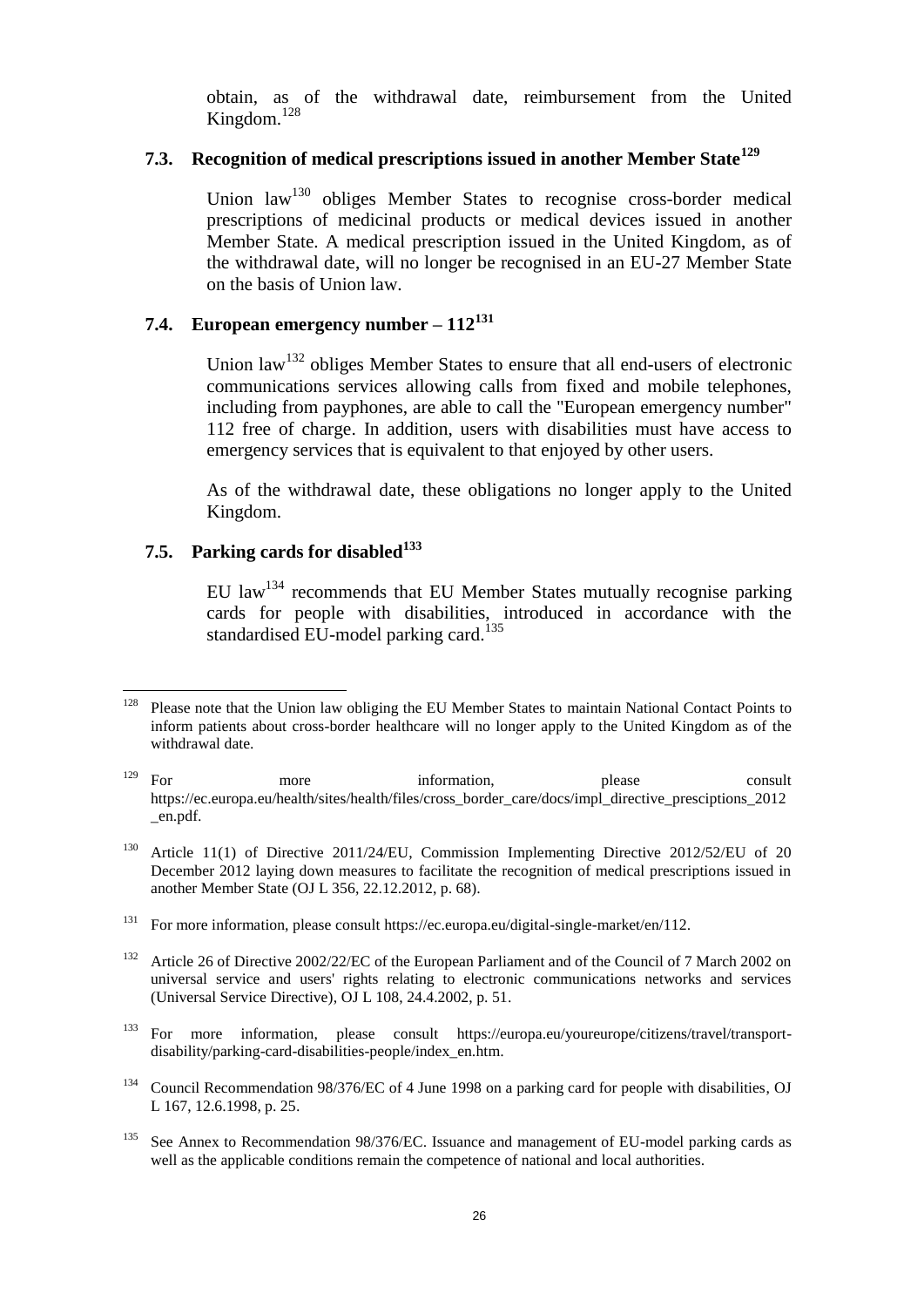Under current practices, United Kingdom authorities<sup>136</sup> usually recognise EUmodel parking cards issued by other EU Member States, allowing owners of an EU-model parking card to park in parking spaces reserved for disabled persons in the United Kingdom. The same holds usually for the recognition, in an EU-27 Member State of a United Kingdom national parking card (the so-called "Blue Badge").<sup>137</sup>

There is no certainty that authorities in the EU and in United Kingdom will maintain the usual practice of mutual recognition of each other's parking cards for people with disabilities. This will be a matter for the discretion of these authorities.

Persons with disabilities using a parking card for people with disabilities may therefore wish to contact the relevant authorities in advance.

# <span id="page-26-0"></span>**7.6. Consular protection<sup>138</sup>**

Union law<sup>139</sup> entitles EU citizens to consular protection by the diplomatic or consular authorities of any EU Member State, if they find themselves in a situation where they require assistance outside the EU with no embassy or consulate from their own Member State effectively in a position to help them (they are "unrepresented"). Unrepresented EU citizens are entitled to receive consular protection on the same conditions as the nationals of the EU Member State they turn to.

As of the withdrawal date, UK nationals will no longer be able to benefit from this right and EU-27 citizens will no longer be able to turn to UK embassies and consulates to seek consular protection on the basis of EU law.

### <span id="page-26-1"></span>**7.7. Compensation mechanism for persons injured by a car in another Member State ("visiting victims")<sup>140</sup>**

Union law provides for a compensation mechanism for injured persons in an accident occurring in another Member State and caused by the use of a vehicle based in that Member State ("visiting victims").<sup>141</sup> This mechanism

<sup>136</sup> <sup>136</sup> Enforcement of these national conditions is normally conducted by police and local authorities.

<sup>&</sup>lt;sup>137</sup> The UK has opted for a national model, encompassing some of the key-features of the EU-model card.

<sup>138</sup> For more information, please consult https://ec.europa.eu/info/policies/justice-and-fundamentalrights/eu-citizenship/consular-protection\_en.

<sup>&</sup>lt;sup>139</sup> Articles 20(2)(c) and 23 of the Treaty on the Functioning of the European Union and Article 46 of the EU Charter of Fundamental Rights. The right to consular protection is further elaborated in Council Directive (EU) 2015/637 of 20 April 2015 on the coordination and cooperation measures to facilitate consular protection for unrepresented citizens of the Union in third countries, OJ L 106, 24.4.2015, p. 1.

<sup>&</sup>lt;sup>140</sup> For more information, please consult [https://ec.europa.eu/info/business-economy-euro/banking-and](https://ec.europa.eu/info/business-economy-euro/banking-and-finance/insurance-and-pensions/motor-insurance_en)[finance/insurance-and-pensions/motor-insurance\\_en.](https://ec.europa.eu/info/business-economy-euro/banking-and-finance/insurance-and-pensions/motor-insurance_en)

<sup>141</sup> Chapter 7 of Directive 2009/103/EC of 16 September 2009 relating to insurance against civil liability in respect of the use of motor vehicles, and the enforcement of the obligation to insure against such liability, OJ L 263, 7.10.2009, p. 11.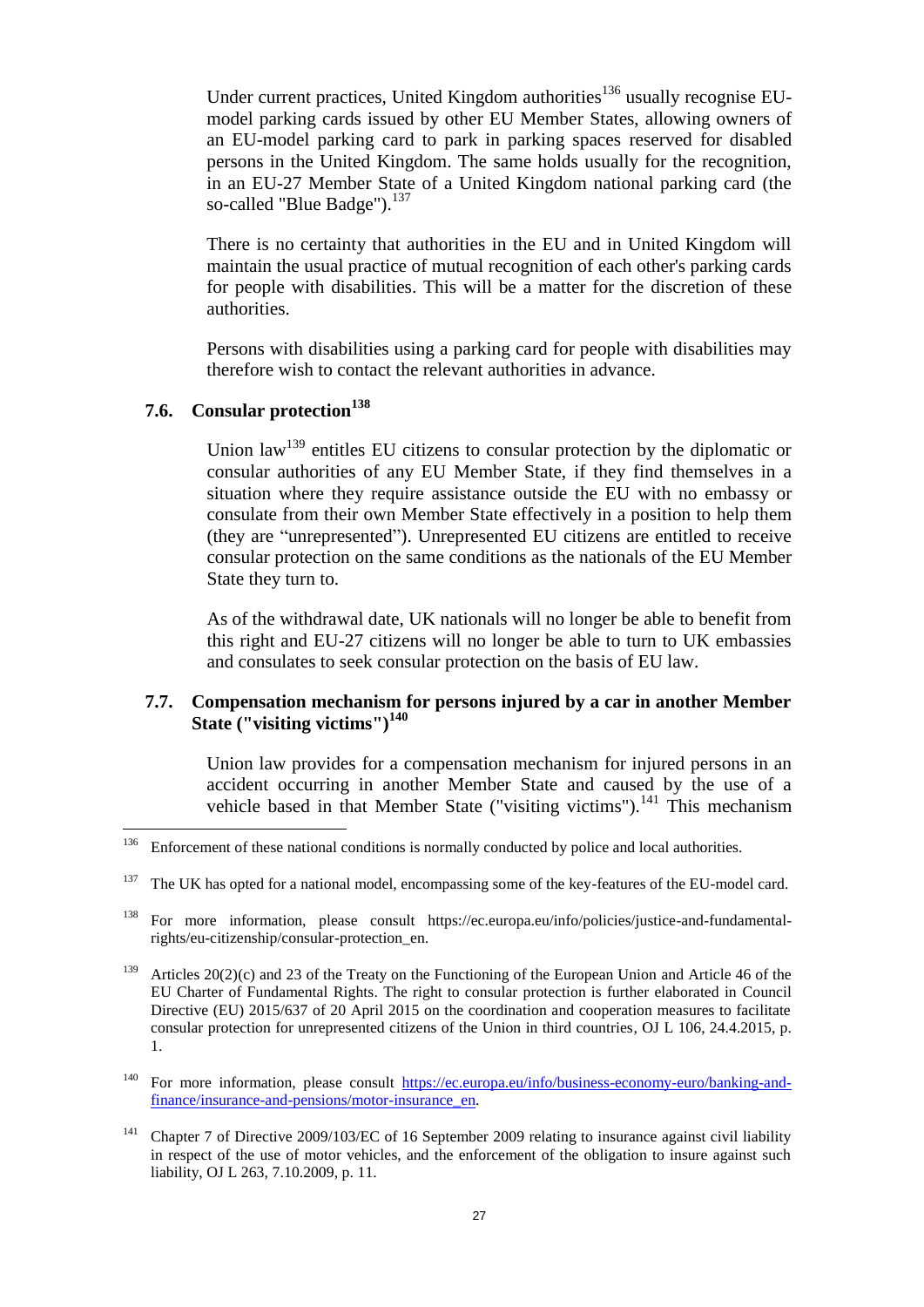provides for compensation of the victim by the "compensation body" of the Member State of residence of the victim if the insurer fails to communicate with the injured party within a given deadline.<sup>142</sup>

As of the withdrawal date, this mechanism no longer applies to persons residing in the United Kingdom and injured by a car while visiting an EU-27 Member State and *vice-versa*.

#### <span id="page-27-0"></span>**8. INSURANCE, PASSENGER RIGHTS**

#### <span id="page-27-1"></span>**8.1. Insolvency travel insurance**

Union law<sup>143</sup> provides obligations for traders who organise package travel or facilitate linked travel arrangements, among others to protect travellers against insolvency.

Organisers and traders must comply with these obligations even when they are established in third countries<sup>144</sup> as long as they sell or offer such services in an EU Member State or direct their activities to an EU Member State (by *inter alia* using a language or a currency other than the language or currency of the Member State of establishment).

In addition, when travellers buy packages from organisers established in a third country via retailers established in the EU, the organiser's obligation for the performance of the package and the securities for the refunds of the payments made and for the traveller's repatriation is ensured by the retailer, unless the retailer provides evidence that the organiser complies with these obligations.<sup>145</sup>

Hence, as of the withdrawal date, EU law obliging organisers to protect travellers against the insolvency of the organiser will cease to apply where the organiser established in the United Kingdom does not direct its selling activities to the EU, and the package travel is not bought through a retailer in the EU.

In these cases, travellers are advised to assess the need to protect themselves against a possible insolvency of the organiser.

<sup>142</sup> Subsequently, that compensation body can claim compensation from the compensation body of the Member State in which the insurance undertaking which issued the policy is established, Article 24(2) of Directive 2009/103/EC.

<sup>&</sup>lt;sup>143</sup> Article 17 of Directive (EU) 2015/2302 of the European Parliament and of the Council of 25 November 2015 on package travel and linked travel arrangements, OJ L 326, 11.12.2015, p. 1.

<sup>&</sup>lt;sup>144</sup> See the second subparagraph of Article 17(1) of Directive (EU) 2015/2302 as well as Regulations (EC) No 593/2008 and (EU) 1215/2012, in conjunction with recital 50 of Directive (EU) 2015/2302.

<sup>145</sup> See Article 20 of Directive (EU) 2015/2302.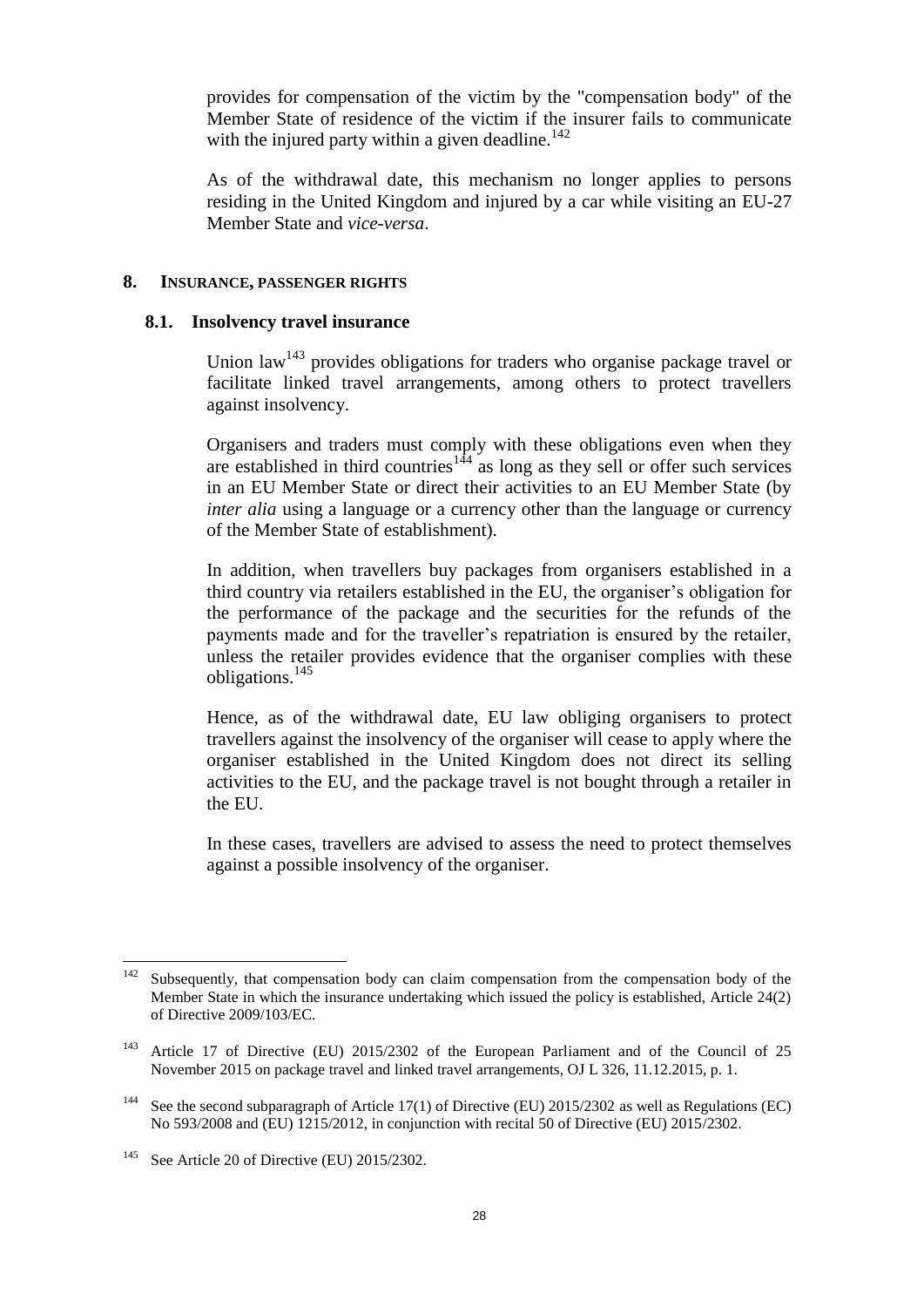### <span id="page-28-0"></span>**8.2. EU passenger rights<sup>146</sup>**

Union law provides for a set of rights for passengers, not only for air, but also for ship, bus and coach and rail passengers. These rights relate to information, reimbursement and re-routing, compensation, assistance and care, right of redress, and special rights for persons with disabilities and with reduced mobility.

As of the withdrawal date, EU passenger rights may no longer apply to travel between the EU and the United Kingdom, or may be limited.

#### <span id="page-28-1"></span>*8.2.1. Air passenger rights*

As of the withdrawal date, EU air passenger rights<sup> $147$ </sup> will no longer apply to a flight with a non-EU carrier from an airport located in the United Kingdom to an airport located in the EU. The air passenger rights granted by EU law will however continue to apply to:

(i) flights departing from the United Kingdom to an airport situated in the territory of an EU-27 Member State operated by a Community carrier; as well as

(ii) flights departing from the EU-27 to a United Kingdom airport operated by any carrier.

Travellers should thus be aware that, depending on the carrier chosen, certain EU passenger rights will no longer apply to inbound flights to the EU.

EU law granting specific rights for persons with disabilities and persons with reduced mobility<sup>148</sup> travelling by air will no longer apply to air services that, as of the withdrawal date,

(i) depart from an airport in the United Kingdom,

(ii) transit through an airport in the United Kingdom, or

(iii) arrive at an airport in the United Kingdom.

However, certain rights, such as assistance by air carriers, continue to apply to air passengers departing from a United Kingdom airport to an EU-27 airport if the operating carrier is a Community air carrier.

<sup>146</sup> <sup>146</sup> For more information, please consult https://europa.eu/youreurope/citizens/travel/passengerrights/index\_en.htm.

<sup>&</sup>lt;sup>147</sup> Regulation (EC) No 261/2004 of the European Parliament and of the Council of 11 February 2004 establishing common rules on compensation and assistance to passengers in the event of denied boarding and of cancellation or long delay of flights, OJ L 46, 17.2.2004, p. 1.

<sup>&</sup>lt;sup>148</sup> Regulation (EC) No 1107/2006 of the European Parliament and of the Council of 5 July 2006 concerning the rights of disabled persons and persons with reduced mobility when travelling by air OJ L 204, 26.7.2006, p. 1.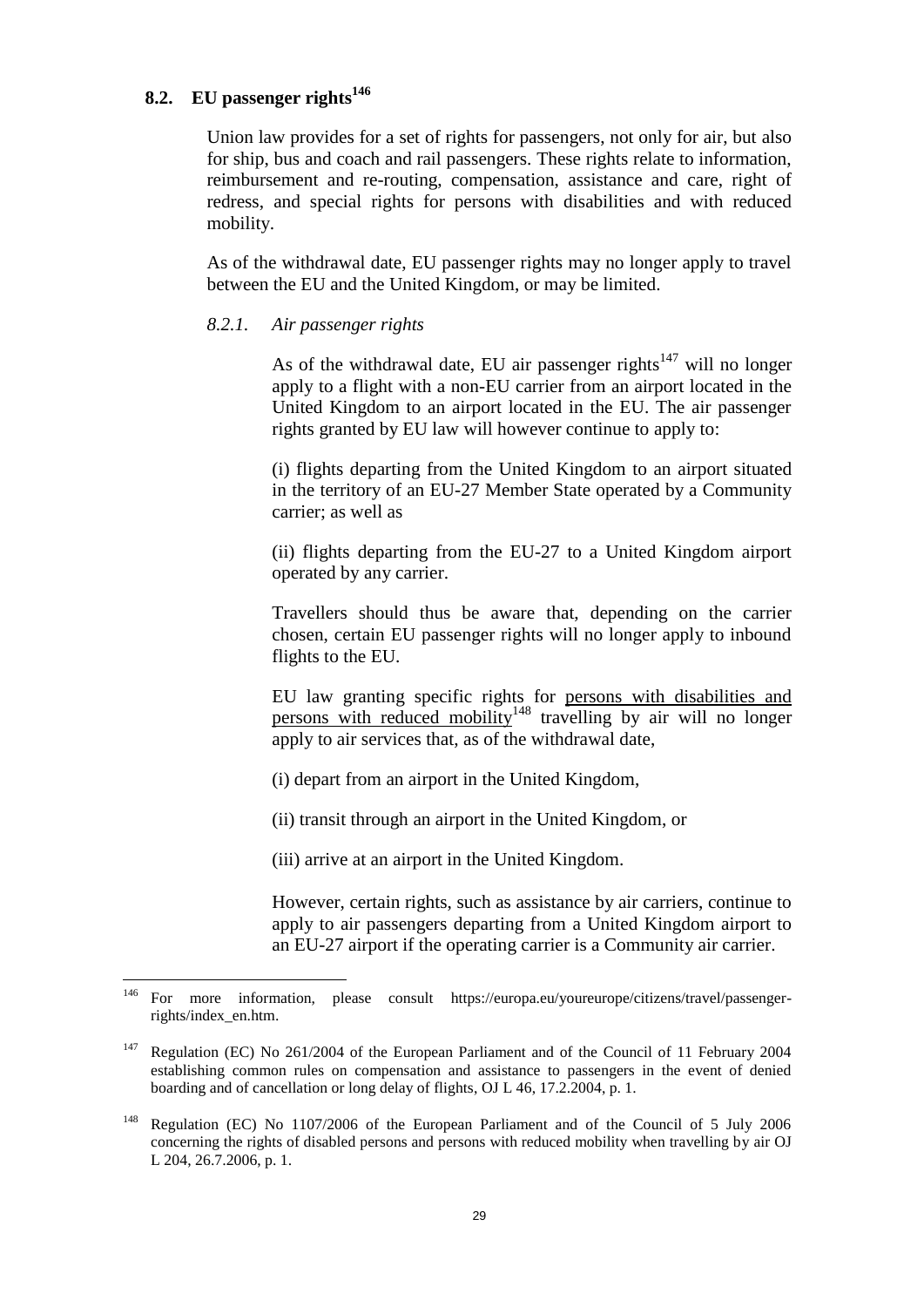### <span id="page-29-0"></span>*8.2.2. Ship passengers rights*

EU ship passenger rights<sup>149</sup> continue to apply where

(i) the port of embarkation is in the EU-27; or

(ii) the port of embarkation is in the United Kingdom, if the port of disembarkation is in the EU-27 and the service is operated by a carrier established within the territory of a Member State or offering passenger transport services to or from a Member State ("Union carrier").

Travellers should be aware that, depending on the carrier chosen, EU passenger rights may no longer apply to journeys to the EU.

Regarding cruise passengers, the current set of EU passenger rights continues to apply if the port of embarkation is situated in a Member State.

#### <span id="page-29-1"></span>*8.2.3. Bus and coach passenger rights*

EU bus and coach passenger rights<sup>150</sup> continue to apply to passengers travelling with regular services<sup>151</sup> where the boarding or the alighting point of the passengers is situated in the territory of a Member State and where the scheduled distance of the service is 250 km or more. For passengers where a scheduled distance of the service is less than 250 km, a reduced set of rules applies. Some Member States have exempted services from the application of the Regulation on passenger rights if a significant part of a regular service (including at least one scheduled stop) is operated outside the Union.<sup>152</sup>

The bus and coach passenger rights granted by EU law will therefore continue to apply – if no exemption applies - to

(i) passengers departing from the United Kingdom to a destination situated in the territory of an EU-27 Member State; as well as

(ii) passengers departing from the EU-27 to a United Kingdom destination.

<sup>149</sup> <sup>149</sup> Regulation (EU) No 1177/2010 of the European Parliament and of the Council of 24 November 2010 concerning the rights of passengers when travelling by sea and inland waterway, OJ L 334, 17.12.2010, p. 1.

<sup>&</sup>lt;sup>150</sup> Regulation (EU) No 181/2011 of the European Parliament and of the Council of 16 February 2011 concerning the rights of passengers in bus and coach transport, OJ L 55, 28.2.2011, p. 1.

<sup>&</sup>lt;sup>151</sup> A more limited set of rights apply to occasional services.

<sup>&</sup>lt;sup>152</sup> For more information, please consult [https://ec.europa.eu/transport/sites/transport/files/themes/passengers/road/doc/exemptions-from-bus](https://ec.europa.eu/transport/sites/transport/files/themes/passengers/road/doc/exemptions-from-bus-coach-passengers-rights-and-obligations.pdf)[coach-passengers-rights-and-obligations.pdf](https://ec.europa.eu/transport/sites/transport/files/themes/passengers/road/doc/exemptions-from-bus-coach-passengers-rights-and-obligations.pdf)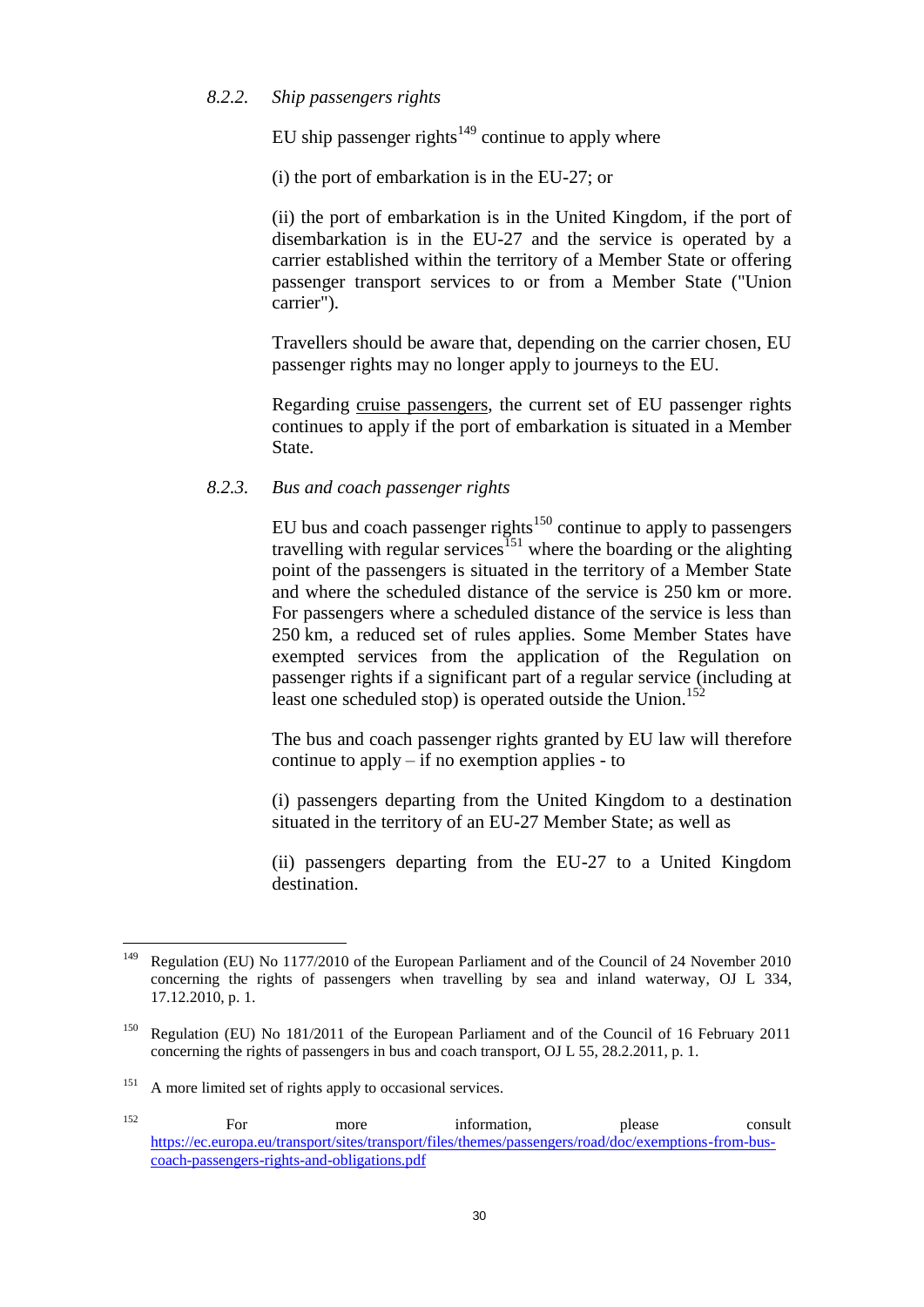#### <span id="page-30-0"></span>*8.2.4. Rail passengers rights*

EU rail passenger rights<sup>153</sup> apply to all rail journeys and services which

(i) take place within the EU territory; and

(ii) are being performed by a railway undertaking licensed in accordance with the EU rules.

Therefore, as of the withdrawal date, EU rail passengers' rights will no longer apply on the UK sections of rail journeys between the United Kingdom and an EU Member State.

#### <span id="page-30-1"></span>**9. OTHER ISSUES**

# <span id="page-30-2"></span>**9.1. Card payments<sup>154</sup>**

While the acceptance of debit or credit cards for payment transactions depends on the respective preferences of merchants, Union  $law<sup>155</sup>$  sets limits to interchange fees charged to merchants in respect of such transactions. These rules only apply where both the payer's payment service provider and the payee's payment service provider are located in the  $EU<sup>156</sup>$ 

As of the withdrawal date, transactions between the EU-27 and the United Kingdom will no longer be covered by the EU rules limiting interchange fees.

Provided that merchants are allowed to apply surcharges on consumers for card payments, this may lead to a higher surcharge for card payments.

### <span id="page-30-3"></span>**9.2. Roaming<sup>157</sup>**

Union law<sup>158</sup> on roaming services prohibits any surcharge on roaming customers by the roaming provider (i.e. the domestic provider of mobile communications services - voice, SMS or data services) operating in an EU Member State in addition to the domestic retail price when travelling in the EU.

<sup>153</sup> <sup>153</sup> Regulation (EC) No 1371/2007 of the European Parliament and of the Council of 23 October 2007 on rail passengers' rights and obligations OJ L 315, 3.12.2007, p. 14.

<sup>154</sup> For more information, please consult https://europa.eu/youreurope/citizens/consumers/financialproducts-and-services/payments-transfers-cheques/index\_en.htm

<sup>&</sup>lt;sup>155</sup> Articles 3 and 4 of Regulation (EU) 2015/751 of the European Parliament and of the Council of 29 April 2015 on interchange fees for card-based payment transactions, OJ, L 123, 19.5.2015, p. 1.

<sup>&</sup>lt;sup>156</sup> Article 1(1) of Regulation (EU) 2015/751

<sup>&</sup>lt;sup>157</sup> For more information, please consult https://ec.europa.eu/digital-single-market/en/roaming

<sup>&</sup>lt;sup>158</sup> Regulation (EU) No 531/2012 of the European Parliament and of the Council of 13 June 2012 on roaming on public mobile communications networks within the Union, OJ L 172, 30.6.2012, p. 10.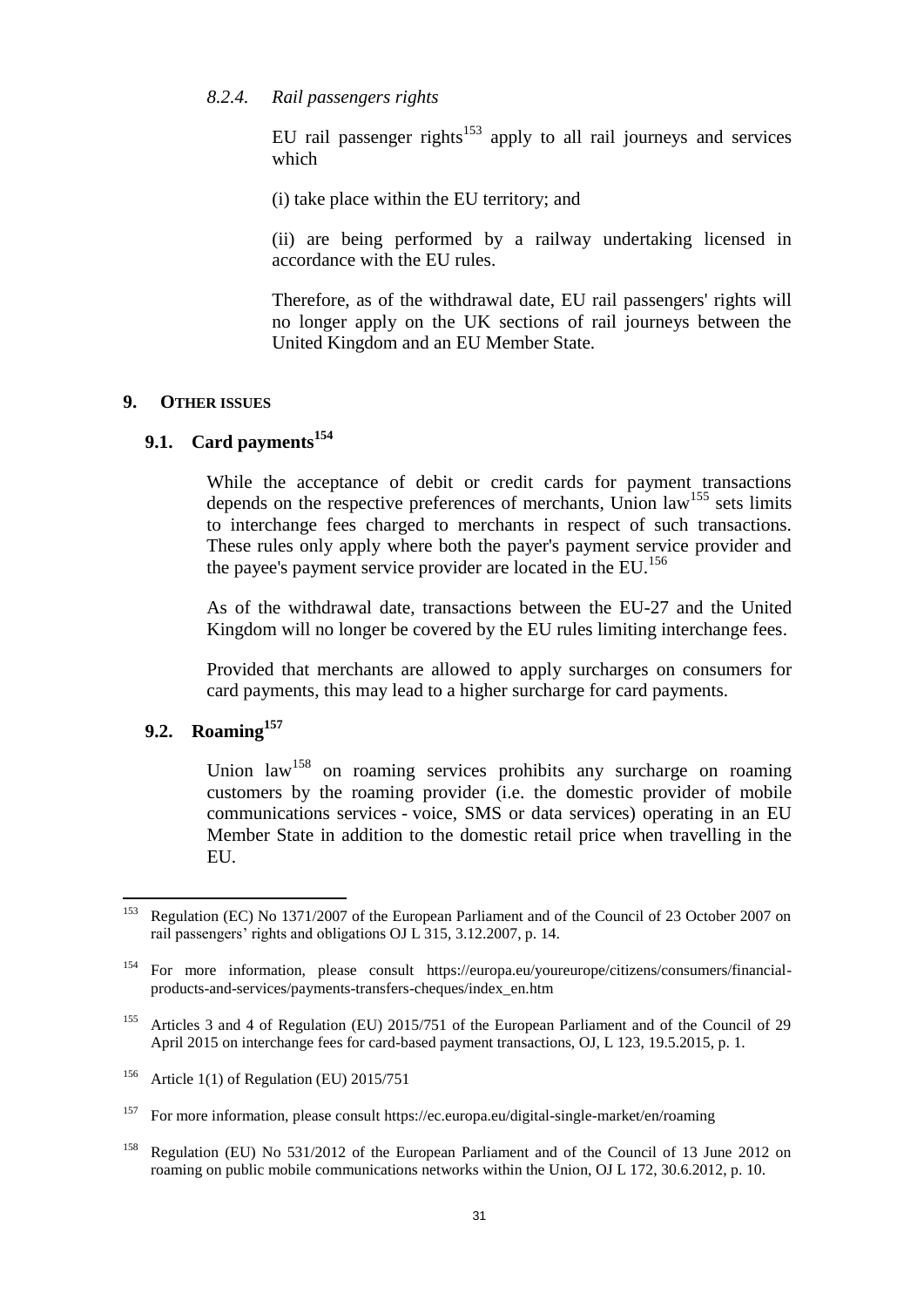As of the withdrawal date, this obligation in Union law on the roaming provider will no longer apply either to roaming providers operating in the United Kingdom whenever their customers are roaming in the EU, or to roaming providers operating in the EU whenever their customers are roaming in the United Kingdom. Nevertheless, roaming providers operating in a Member State will remain subject to the obligation in Union law to inform their customers about the roaming charges for the services provided applicable whenever they travel to the United Kingdom.<sup>159</sup>

# <span id="page-31-0"></span>**9.3. Portability of online content services<sup>160</sup>**

Union law on portability of online content services $161$  allows EU consumers who buy or subscribe in their Member State of residence to online content services - to watch films or sporting events, listen to music, download e-books or play games - to continue accessing these services without additional costs when they travel or stay temporarily in other EU Member States (cross-border portability).

As of the withdrawal date, this obligation in Union law will no longer apply to providers of paid online content services in the EU-27 when their customers travel in the United Kingdom.

Also, as of the withdrawal date, this obligation in Union law will no longer apply to providers of paid online content services in the United Kingdom when their customers travel in the EU.

This means that customers of paid online content services in the EU-27 and in the United Kingdom may not be able to access the online content services they have subscribed to in the EU and in the United Kingdom respectively when travelling in the United Kingdom or the EU respectively, or may have a limited access to the service (e.g. access to a different catalogue).

<sup>159</sup> Articles 14 and 15 of Regulation (EU) No 531/2012.

<sup>&</sup>lt;sup>160</sup> For more information, please consult [https://ec.europa.eu/digital-single-market/en/cross-border](https://ec.europa.eu/digital-single-market/en/cross-border-portability-online-content-services)[portability-online-content-services](https://ec.europa.eu/digital-single-market/en/cross-border-portability-online-content-services)

<sup>&</sup>lt;sup>161</sup> Regulation (EU) 2017/1128 of the European Parliament and of the Council of 14 June 2017 on crossborder portability of online content services in the internal market, OJ L 168, 30.6.2017, p. 1.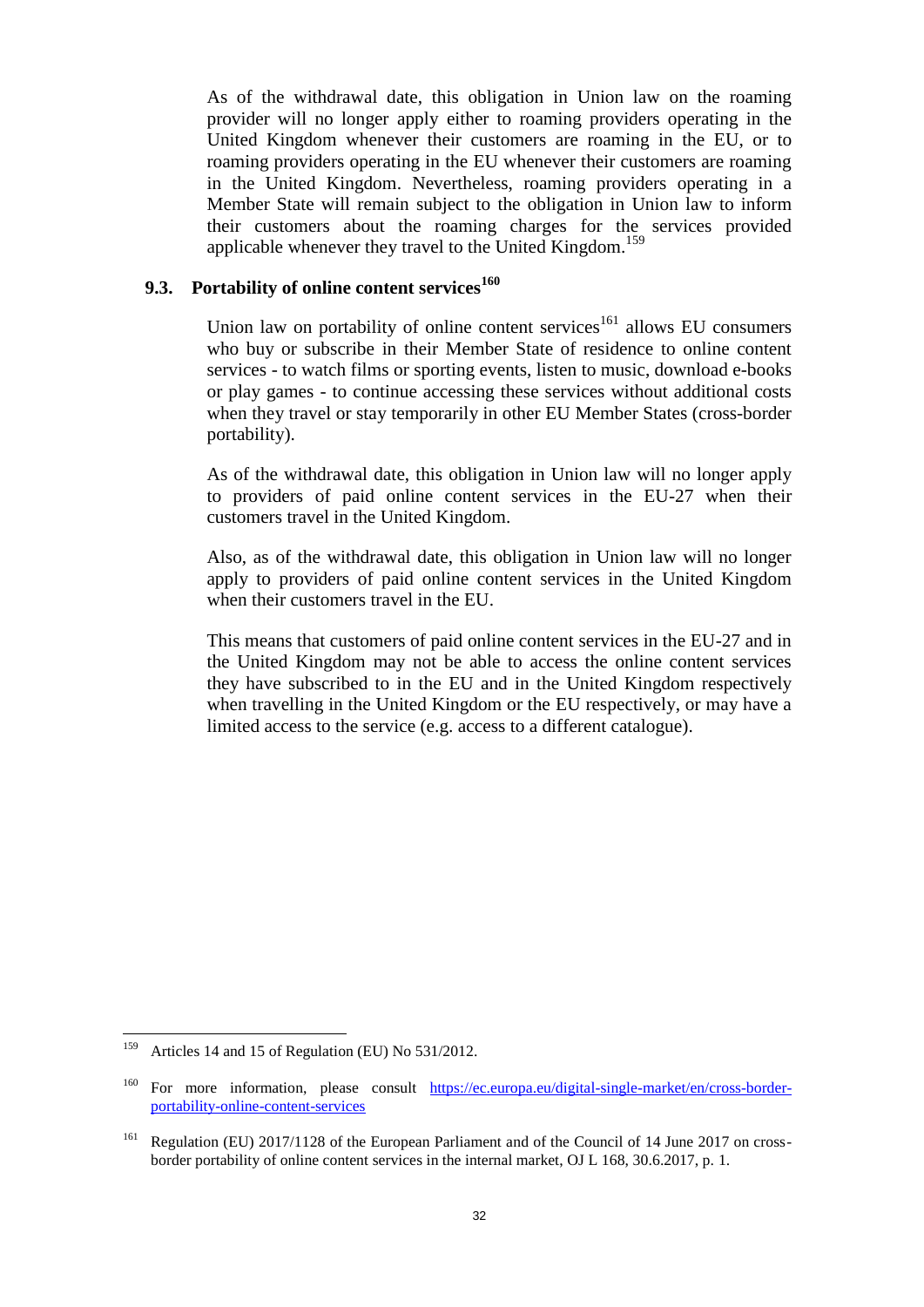#### <span id="page-32-0"></span>**ANNEX: EU-LEAFLET ON PERSONAL CONSIGNMENTS OF PRODUCTS OF ANIMAL ORIGIN THAT FORM PART OF TRAVELLERS' LUGGAGE**



Keep infectious animal diseases out of the EU!

Animal products may carry pathogens causing infectious disease

Due to the risk of introducing diseases into the European Union (EU), there are strict procedures for the introduction of certain animal products into the EU. These procedures do not apply to the movements of animal products between the 27 Member States of the EU, or for animal products coming from Andorra, Liechtenstein, Norway, San Marino, and Switzerland.

All animal products not conforming to these rules must be surrendered on arrival **in the EU for official disposal.** Failure to declare such items may result in a fine or criminal prosecution.

1. Small quantities of meat and milk and their products (other than powdered infant milk, infant food, and special foods or special pet feed required for medical reasons)

You may only bring in or send to the EU personal consignments of meat and milk and their products (other than powdered infant milk, infant food, and special foods or special pet feed required for medical reasons) provided that they come from , the Faeroe Islands, Greenland, or Iceland, and their weight does not exceed **10 kg** per person.

2. Powdered infant milk, infant food, and special foods required for medical reasons

You may only bring in or send to the EU personal consignments of powdered infant milk, infant food, and special foods required for medical reasons provided that:

— they come from the Faeroe Islands, Greenland, or Iceland, and their combined quantity does not exceed the weight limit of **10 kg** per person, and that:

- the product does not require refrigeration before consumption,
- it is a packaged proprietary brand product, and
- the packaging is unbroken unless in current use

— they come from other countries (other than the Faeroe Islands, Greenland, or Iceland), and their combined quantity does not exceed the weight limit of **2 kg** per person, and that:

- the product does not require refrigeration before consumption,
- it is a packaged proprietary brand product, and
- the packaging is unbroken unless in current use.
- 3. Pet feed required for medical reasons

You may only bring in or send to the EU personal consignments of pet feed required for medical reasons provided that:

- they come from the Faeroe Islands, Greenland, or Iceland, and their combined quantity does not exceed the weight limit of 10 kg per person, and that:
	- the product does not require refrigeration before consumption,
	- it is a packaged proprietary brand product, and
	- the packaging is unbroken unless in current use
- they come from other countries (other than the Faeroe Islands, Greenland, or Iceland), and their combined quantity does not exceed the weight limit of 2 kg per person, and that:
	- the product does not require refrigeration before consumption,
	- it is a packaged proprietary brand product, and